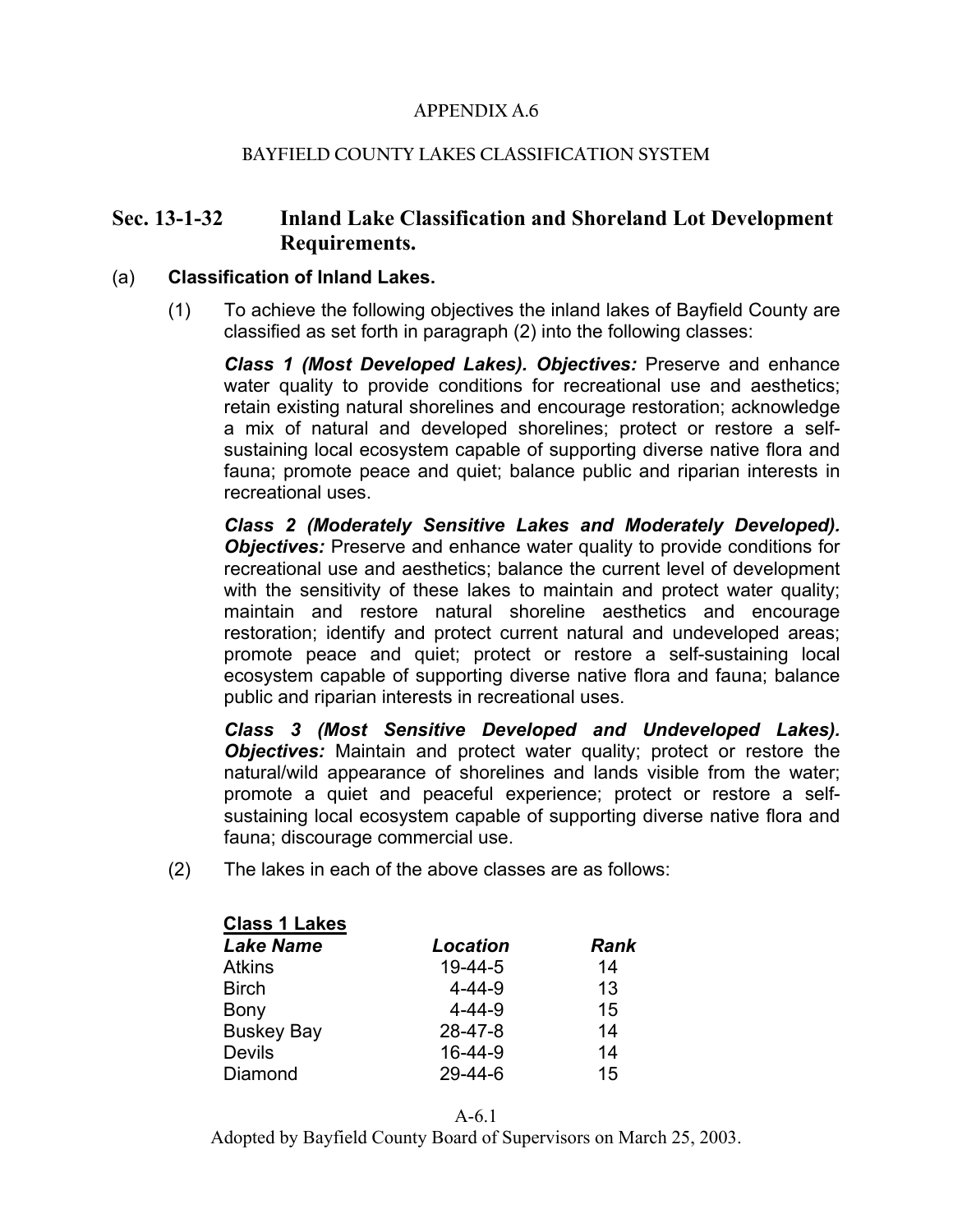| Eagle                    | $3 - 46 - 8$  | 14 |
|--------------------------|---------------|----|
| Hart                     | $27 - 47 - 8$ | 13 |
| Hilder                   | $2 - 46 - 8$  | 14 |
| Lower Eau Claire         | 25-44-9       | 17 |
| <b>Middle Eau Claire</b> | 17-44-9       | 15 |
| <b>Millicent</b>         | 28-47-8       | 15 |
| Namekagon                | $10 - 43 - 6$ | 15 |
| Owen                     | $14 - 44 - 7$ | 14 |
| <b>Siskiwit</b>          | $22 - 50 - 6$ | 13 |
| Swett                    | $35 - 45 - 9$ | 13 |
| Trapper                  | $27 - 44 - 6$ | 13 |
| <b>Twin Bear</b>         | $33 - 47 - 8$ | 14 |
| <b>Upper Eau Claire</b>  | $10 - 44 - 9$ | 14 |

# **Class 2 Lakes**

| Location      | Rank |
|---------------|------|
| 26-47-9       | 10   |
| $10 - 47 - 8$ | 10   |
| 19-45-7       | 10   |
| $35 - 51 - 7$ | 10   |
| 28-46-7       | 11   |
| 29-46-7       | 11   |
| 29-50-8       | 10   |
| $22 - 45 - 5$ | 10   |
| 35-43-5       | 10   |
| $8 - 46 - 7$  | 10   |
| $12 - 43 - 8$ | 12   |
| $4 - 46 - 7$  | 10   |
| $4 - 46 - 7$  | 11   |
| $15 - 43 - 5$ | 12   |
| $21 - 45 - 7$ | 10   |
| 13-44-6       | 11   |
| 24-44-5       | 10   |
| 34-44-6       | 11   |
| 15-47-9       | 12   |
| 32-44-6       | 10   |
| 14-47-9       | 10   |
| $27 - 43 - 5$ | 10   |
| $7 - 46 - 7$  | 12   |
| 29-45-7       | 11   |
| 13-43-5       | 10   |
| 30-45-9       | 11   |
| $21 - 45 - 7$ | 10   |
| 18-46-7       | 11   |
| 25-44-8       | 11   |
|               |      |

A-6.2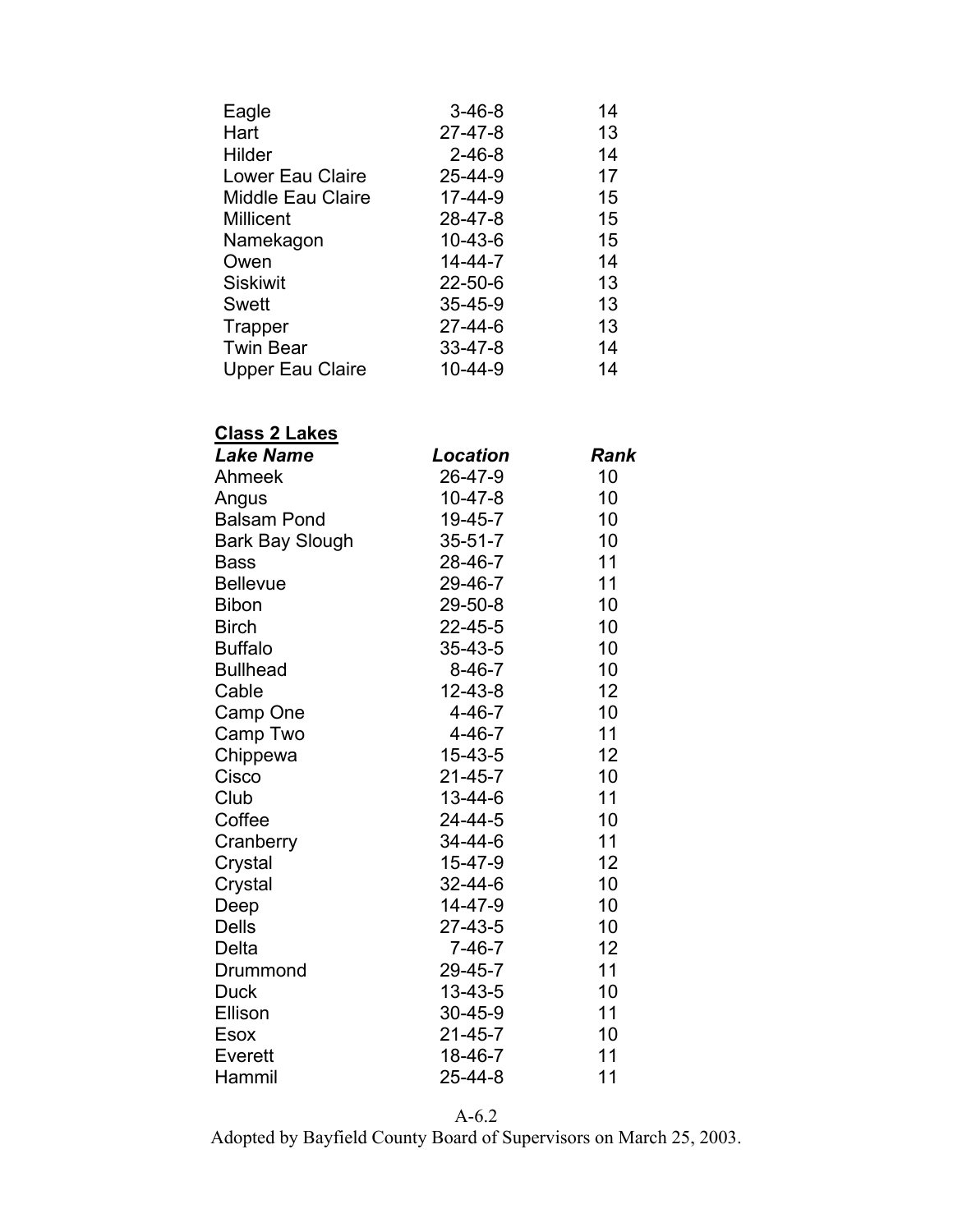| Hay                  | $7 - 46 - 7$    | 10   |
|----------------------|-----------------|------|
| Hollibar             | $17 - 46 - 7$   | 10   |
| Iron River Flowage   | $12 - 47 - 9$   | 10   |
| Iron                 | 24-47-9         | 12   |
| Island               | 18-45-9         | 12   |
| Jackman              | 33-48-8         | 10   |
| Jackson              | 33-44-6         | 11   |
| Kelly                | 26-45-9         | 10   |
| Kern                 | 27-46-7         | 10   |
| Knotting             | $21 - 44 - 6$   | 10   |
| Little Hidden        | $1 - 44 - 7$    | 10   |
| <b>Little Star</b>   | $11 - 45 - 7$   | 10   |
| Long                 | $2 - 47 - 8$    | 11   |
| Marengo              | 34-45-5         | 12   |
| <b>McCarry</b>       | 28-47-8         | 12   |
| Muskellunge          | $4 - 46 - 8$    | 12   |
|                      |                 |      |
| <u>Class 2 Lakes</u> |                 |      |
| <b>Lake Name</b>     | <b>Location</b> | Rank |
| Nymphia              | $14 - 45 - 7$   | 10   |
| Ole                  | $27 - 43 - 8$   | 11   |
| Orienta Flowage      | $10-49-9$       | 12   |
| Overby               | $21 - 45 - 7$   | 10   |
| Perch                | $21 - 47 - 8$   | 10   |
| Perch                | $5 - 45 - 7$    | 10   |
| Pickerel             | $5 - 44 - 9$    | 12   |
| Pond                 | $14 - 45 - 8$   | 10   |
| Porcupine            | 17-44-6         | 10   |
| Richardson           | 23-47-9         | 10   |
| Robinson             | 4-44-9          | 12   |
| <b>Rust Flowage</b>  | $5 - 44 - 7$    | 10   |
| Ruth                 | $31 - 47 - 8$   | 11   |
| Samoset              | 36-44-8         | 10   |
| Sand Bar             | 20-45-9         | 12   |
| Sawmill              | $9 - 46 - 7$    | 10   |
| Shunenberg           | $2 - 44 - 9$    | 11   |
| Smith                | $2 - 44 - 9$    | 10   |
| Spider               | 19-47-8         | 12   |
| Spirit               | $12 - 46 - 8$   | 11   |
| <b>Star</b>          | $10 - 45 - 7$   | 11   |
| Tahkodah             | 34-44-7         | 11   |
| <b>Tars Pond</b>     | $12 - 44 - 9$   | 11   |
| Tomahawk             | 20-45-9         | 10   |
| Totogatic            | 32-43-8         | 12   |
| <b>White Bass</b>    | 25-43-5         | 10   |
| Wiley                | $1 - 43 - 8$    | 11   |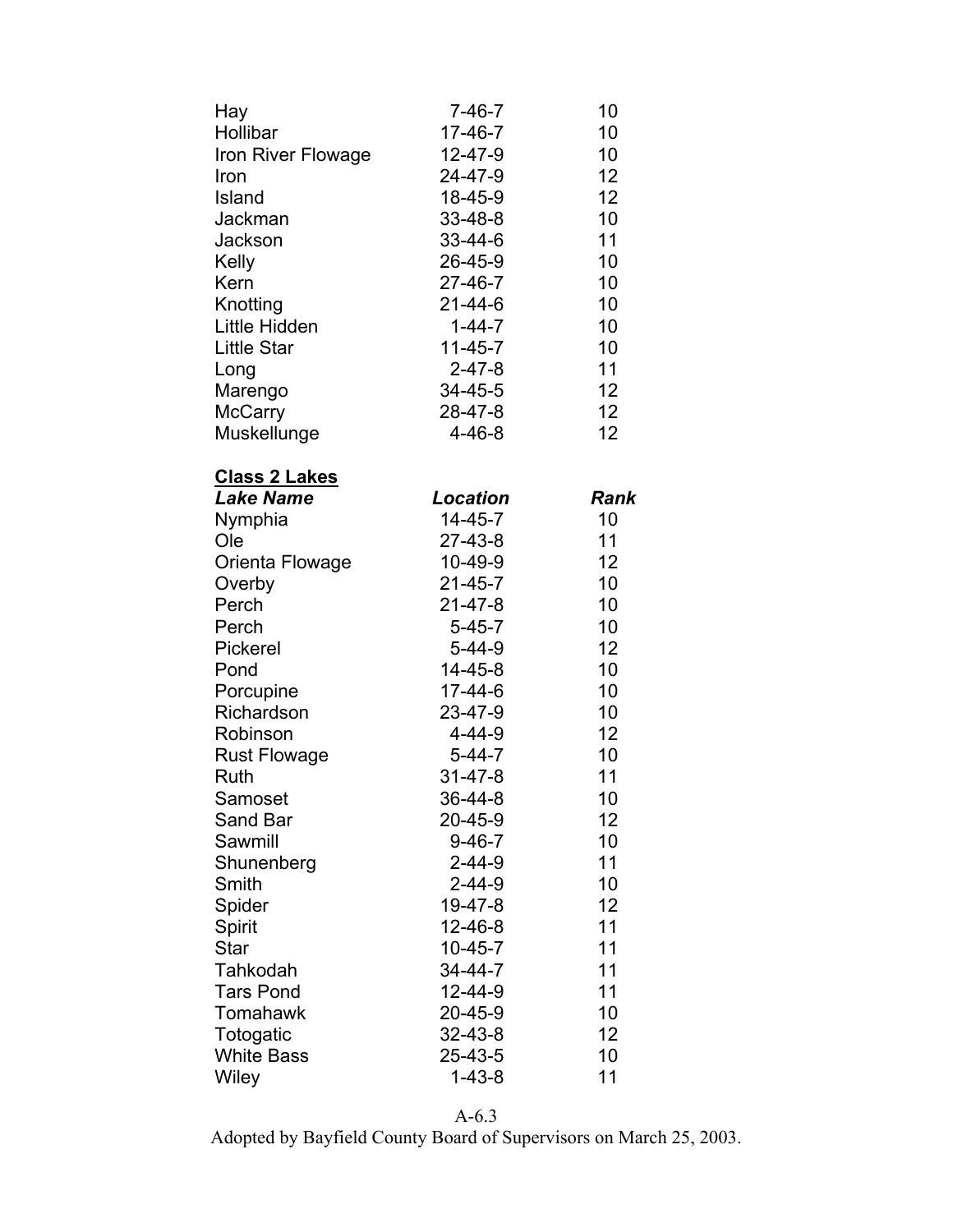| <b>Class 3 Lakes</b>               |               |                |
|------------------------------------|---------------|----------------|
| <b>Lake Name</b>                   | Location      | Rank           |
| Adeline                            | $7 - 44 - 6$  | 8              |
| Anderson                           | $1 - 45 - 8$  | 7              |
| Anodanta                           | $15 - 45 - 7$ | 9              |
| Armstrong                          | $20 - 45 - 7$ | $\overline{7}$ |
| Arrowhead                          | 16-45-7       | 8              |
| <b>Bailey</b>                      | 26-48-8       | $\overline{7}$ |
| <b>Barnes</b>                      | 24-44-9       | 9              |
| <b>Bass</b>                        | $13 - 44 - 7$ | 8              |
| <b>Bass</b>                        | 16-47-9       | 8              |
| Bass                               | 24-44-6       | 9              |
| <b>Bass</b>                        | 33-44-7       | 9              |
| <b>Bass</b>                        | 33-47-8       | $\overline{7}$ |
| <b>Bass</b>                        | $6 - 45 - 9$  | $\overline{7}$ |
| <b>Basswood</b>                    | 13-46-8       | 9              |
| <b>Bear Pond</b>                   | $1 - 45 - 8$  | 8              |
| <b>Bear</b>                        | $6 - 46 - 7$  | 8              |
| Bearsdale Spring (lower)           | $8 - 44 - 8$  | 6              |
| Bearsdale Spring (lower)           | $8 - 44 - 8$  | 6              |
| <b>Beaver House</b>                | $2 - 47 - 8$  | 8              |
| <b>Beaver</b>                      | 32-46-7       | 6              |
| <b>Bell</b>                        | $12 - 46 - 8$ | 9              |
| <b>Big Brook</b>                   | 28-44-8       | 9              |
| <b>Bismark</b>                     | 19-47-8       | 9              |
| <b>Bladder</b>                     | $31 - 48 - 7$ | 8              |
| <b>Blazer Creek Springs</b>        | 34-44-5       | 8              |
| <b>Blue</b>                        | $7 - 45 - 9$  | 8              |
| <b>Bog</b>                         | $2 - 46 - 8$  | 6              |
| <b>Breakfast</b>                   | $7 - 45 - 9$  | 8              |
| <b>Buck</b>                        | 19-47-7       | $\overline{7}$ |
| <b>Bufo</b>                        | $6 - 45 - 7$  | 8              |
|                                    | 20-45-7       |                |
| <b>Bullhead</b><br><b>Bullhead</b> | 29-44-5       | 9<br>6         |
| Camp Eleven                        | 28-47-9       | 5              |
|                                    | $8 - 45 - 8$  | $\overline{7}$ |
| <b>Camp Nine</b>                   | $6 - 46 - 8$  | 8              |
| Camp Two                           | $20 - 44 - 8$ | $\overline{7}$ |
| Camp                               |               |                |
| Canthook                           | 15-46-8       | 8              |
| Carroll                            | 20-47-9       | $\overline{7}$ |
| <b>Carson Pond</b>                 | $17 - 46 - 7$ | 8              |
| Casper                             | 20-43-5       | 8              |
| <b>Castle Creek Springs</b>        | 34-44-5       | 8              |
| Cat                                | 28-47-8       | 9              |
| Claire                             | $5 - 45 - 8$  | $\overline{7}$ |
| <b>Clay Connor</b>                 | $8 - 45 - 7$  | 8              |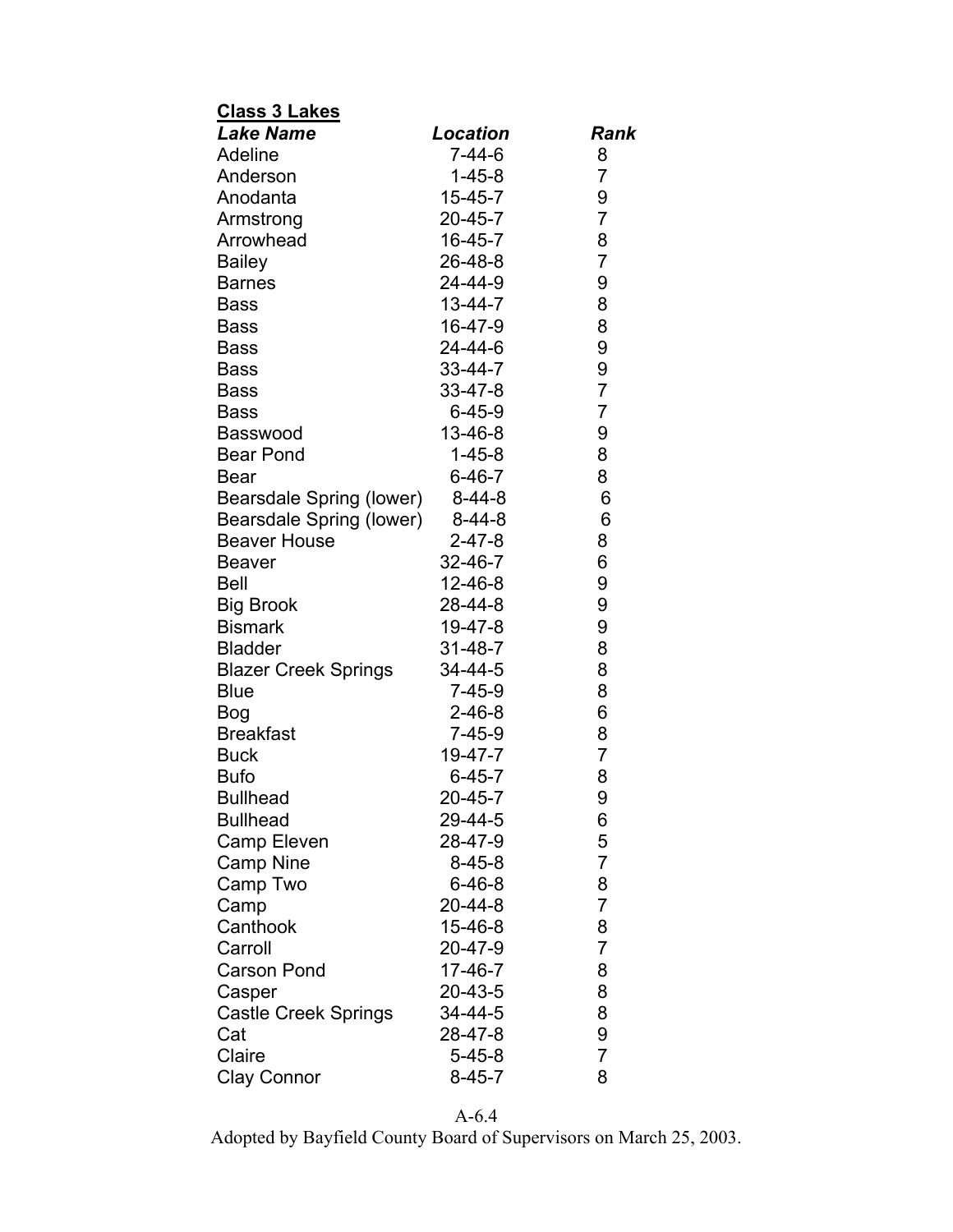## **Class 3 Lakes**

| <u>Lake Name</u>           | <u>Location</u> | <u>Rank</u>    |
|----------------------------|-----------------|----------------|
| Cranberry                  | 30-44-9         | 7              |
| Cranberry                  | $3 - 45 - 7$    | 9              |
| Crane                      | $15 - 44 - 7$   | 7              |
| Crooked                    | 26-47-8         | 8              |
| Crystal                    | 10-49-6         | $\overline{7}$ |
| Dawn                       | $9 - 43 - 8$    | 8              |
| De Champs Creek            | $33 - 48 - 8$   | 9              |
| Spring                     |                 |                |
| Deep                       | $4 - 46 - 7$    | 8              |
| Deer                       | 27-45-6         | 6              |
| Dinner Camp                | 25-44-8         | 7              |
| Dry Well                   | $7 - 45 - 7$    | 8              |
| <b>Ducetts</b>             | $4 - 45 - 9$    | $\overline{7}$ |
| <b>Duck</b>                | 26-47-8         | $\overline{7}$ |
| <b>East Davis</b>          | $11 - 44 - 6$   | 8              |
| East Eightmile             | 35-46-9         | 9              |
| Egg                        | 29-45-7         | 9              |
| <b>Eighteen Mile Creek</b> | 18-44-6         | $\overline{7}$ |
| Spring                     |                 |                |
| Eko                        | 36-49-6         | 7              |
| Erick                      | 34-47-9         | 8              |
| Finger                     | $32 - 47 - 7$   | 9              |
| Fire                       | $5 - 47 - 8$    | 7              |
| <b>Fish Creek Flowage</b>  | 27-47-7         | 9              |
| <b>Fish Creek Spring</b>   | $10 - 47 - 5$   | 8              |
| <b>Five Island</b>         | 34-47-8         | $\overline{7}$ |
| Five                       | 34-43-5         | 9              |
| Flakefjord                 | $5 - 45 - 7$    | 6              |
| Flynn                      | $30 - 45 - 7$   | 9              |
| Flynn                      | $3 - 46 - 8$    | 9              |
| Freibaurs                  | 27-44-6         | 9              |
| Frog                       | 25-46-8         | 7              |
| Fuller                     | $33 - 43 - 8$   | 7              |
| George                     | 18-45-9         | 9              |
| Getsey                     | $6 - 46 - 7$    | 8              |
| Ghost                      | $20 - 43 - 5$   | 9              |
| <b>Half Moon</b>           | $17 - 47 - 8$   | 8              |
| <b>Half Moon</b>           | 24-44-8         | $\overline{7}$ |
| <b>Happles</b>             | $9 - 46 - 8$    | 8              |
| Hay                        | 18-45-9         | $\overline{7}$ |

A-6.5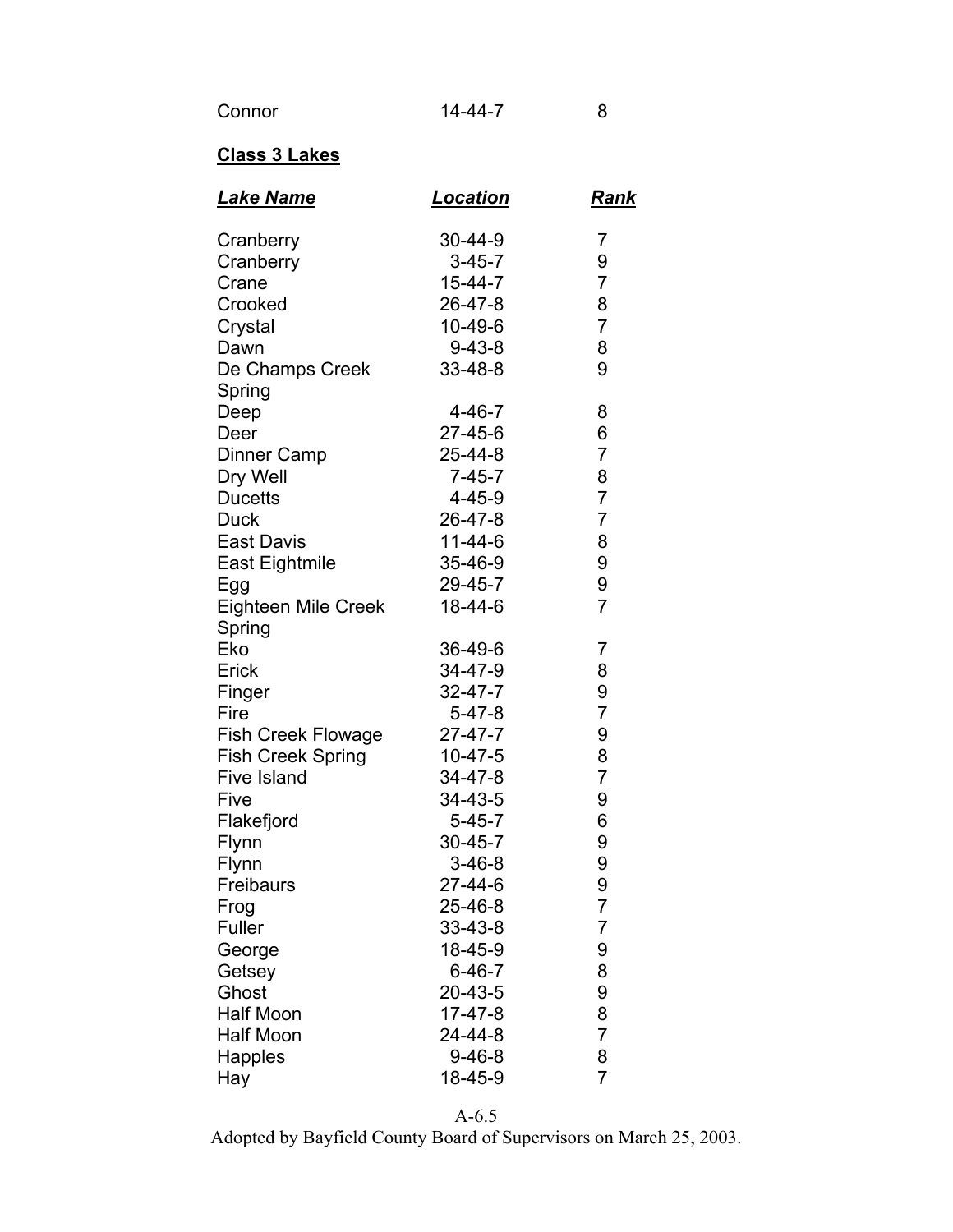| Heart<br>Henderson<br><b>Henry</b><br><b>Hicks</b><br><b>Class 3 Lakes</b> | $7 - 46 - 7$<br>33-45-9<br>$1 - 43 - 8$<br>$11 - 47 - 8$ | 8<br>8<br>8<br>$\overline{7}$ |
|----------------------------------------------------------------------------|----------------------------------------------------------|-------------------------------|
| Lake Name                                                                  | Location                                                 | Rank                          |
| <b>Hobbs</b>                                                               | $3 - 47 - 8$                                             | 7                             |
| Hoist                                                                      | $2 - 48 - 7$                                             | 7                             |
| <b>Holly</b>                                                               | $25 - 44 - 8$                                            | 8                             |
| Honey                                                                      | 18-47-7                                                  | 7                             |
| Horseshoe                                                                  | $13 - 48 - 7$                                            | 6                             |
| Horseshoe                                                                  | 19-44-7                                                  | 5                             |
| <b>Hostrassers</b>                                                         | $14 - 47 - 9$                                            | 8                             |
| <b>Hyatt Spring</b>                                                        | $5 - 44 - 8$                                             | $\overline{7}$                |
| <b>Idlewild</b>                                                            | $6 - 44 - 9$                                             | 9                             |
| Inch                                                                       | $3-46-8$                                                 | 9                             |
| Indian                                                                     | $23 - 45 - 5$                                            | 9                             |
| Island                                                                     | 24-47-8                                                  | 7                             |
| Jesse                                                                      | 26-47-9                                                  | $\overline{7}$                |
| JoAnn                                                                      | $15 - 43 - 7$                                            | 8                             |
| Johnson Spring                                                             | $22 - 45 - 7$                                            | $\overline{7}$                |
| Johnson                                                                    | $2 - 47 - 8$                                             | 9                             |
| Jones                                                                      | 22-47-9                                                  | 5                             |
| Lamereau                                                                   | $6 - 45 - 8$                                             | $\overline{7}$                |
| Lee                                                                        | $12 - 45 - 8$                                            | 8                             |
| Lemon                                                                      | $8 - 46 - 7$                                             | 9                             |
| Lenawee                                                                    | $12 - 49 - 7$                                            | 8                             |
| Lerche                                                                     | 22-43-8                                                  | 7                             |
| Lester                                                                     | 1-46-8                                                   | 9                             |
| Lindgren                                                                   | 21-47-9                                                  | $\overline{7}$                |
| Line                                                                       | 33-46-7                                                  | 7                             |
| <b>Little Bass</b>                                                         | $7 - 43 - 5$                                             | 8                             |
| Little Island                                                              | 21-45-9                                                  | 7                             |
| <b>Little Siskwit</b>                                                      | 22-50-6                                                  | 9                             |
| Lizzy                                                                      | 15-44-6                                                  | 8                             |
| Long                                                                       | $6 - 48 - 5$                                             | $\overline{7}$                |
| Loon                                                                       | $12 - 47 - 8$                                            | 8                             |
| Lost                                                                       | $21 - 47 - 8$                                            | 9                             |
| Louise                                                                     | $10 - 47 - 6$                                            | 9                             |
| Lund                                                                       | $5 - 45 - 7$                                             | 8                             |
| <b>McCloud</b>                                                             | $31 - 43 - 5$                                            | 9                             |
| <b>McGinnis</b>                                                            | 24-48-6                                                  | 7                             |
| Mimi                                                                       | 20-44-9                                                  | 9                             |
| Mirror                                                                     | 16-45-7                                                  | $\overline{7}$                |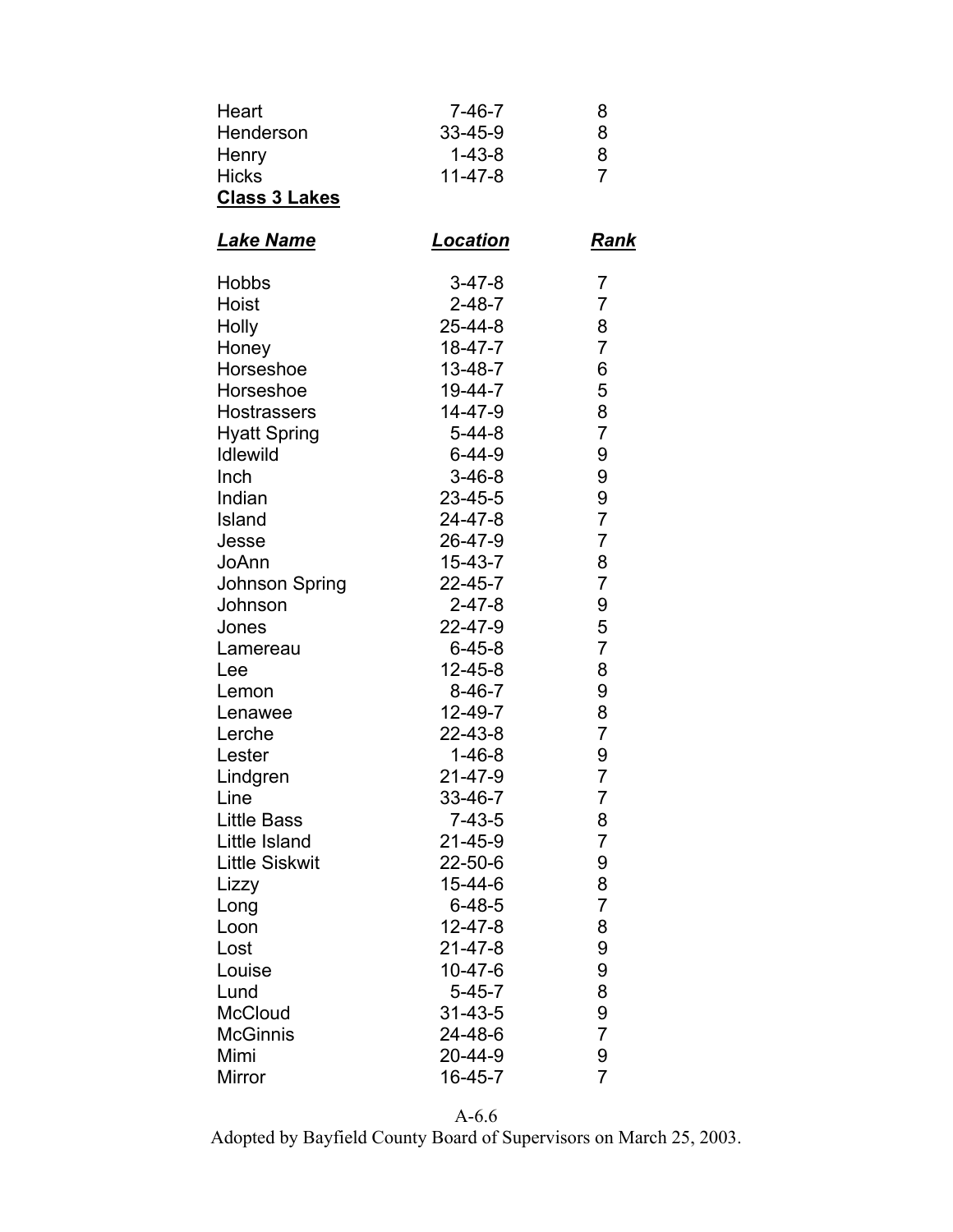| Mirror                       | $6 - 47 - 7$  | 9              |
|------------------------------|---------------|----------------|
| Moon                         | 18-47-8       | 9              |
| Moose                        | $5 - 48 - 6$  | 8              |
| Motyka                       | $32 - 44 - 7$ | 6              |
| Mountain                     | 28-45-8       | 8              |
| Mud Flat                     | $6 - 46 - 7$  | 7              |
| <b>Class 3 Lakes</b>         |               |                |
| <b>Lake Name</b>             | Location      | Rank           |
| Mud                          | $35 - 44 - 7$ | 8              |
| Mullenhoff                   | 20-47-8       | 9              |
| <b>Muskie Springs</b>        | 34-43-5       | 9              |
| <b>Mystery</b>               | $6 - 46 - 7$  | 8              |
| Nancy                        | $6 - 45 - 8$  | $\overline{7}$ |
| Nelson                       | 18-45-7       | 9              |
| <b>Nokomis</b>               | 30-47-7       | $\overline{7}$ |
| Northeast                    | 26-44-7       | 8              |
| Ole                          | 18-45-9       | 8              |
| Olson                        | $20 - 45 - 5$ | 7              |
| Osborn                       | 33-45-6       | 9              |
| Patsy                        | 20-47-7       | $\overline{7}$ |
| Perch                        | 22-50-6       | 8              |
| Peterson                     | 16-47-8       | 9              |
| Perry                        | 17-43-7       | 8              |
| Phantom                      | $6 - 46 - 7$  | 9              |
| Physa                        | $6 - 45 - 7$  | $\overline{7}$ |
| Picture                      | $31 - 44 - 7$ | $\overline{7}$ |
| Pigeon                       | 34-45-8       | 9              |
| Pike                         | $21 - 47 - 8$ | 9              |
| Pine                         | $10 - 48 - 7$ | $\overline{7}$ |
| Pine                         | 22-47-8       | 8              |
| Planorbis                    | $5 - 45 - 7$  | 8              |
| Pond                         | $17 - 44 - 8$ | 6              |
| Porter                       | $9 - 43 - 7$  | 9              |
| Pot                          | $27 - 45 - 7$ | 8              |
| <b>Preemption Creek Pond</b> | $11 - 44 - 6$ | 8              |
| Price                        | $8 - 43 - 7$  | 7              |
| Priest                       | 19-45-9       | 9              |
| Rainbow                      | 36-46-8       | 9              |
| Rana                         | $20 - 45 - 7$ | 9              |
| Range Line                   | 36-43-5       | 8              |
| Ree                          | 28-44-6       | 8              |
| Reynard                      | $7 - 45 - 7$  | 8              |
| Rib                          | $2 - 48 - 7$  | 8              |
| Rock                         | 29-43-6       | 8              |
| Roger                        | $10 - 44 - 7$ | 9              |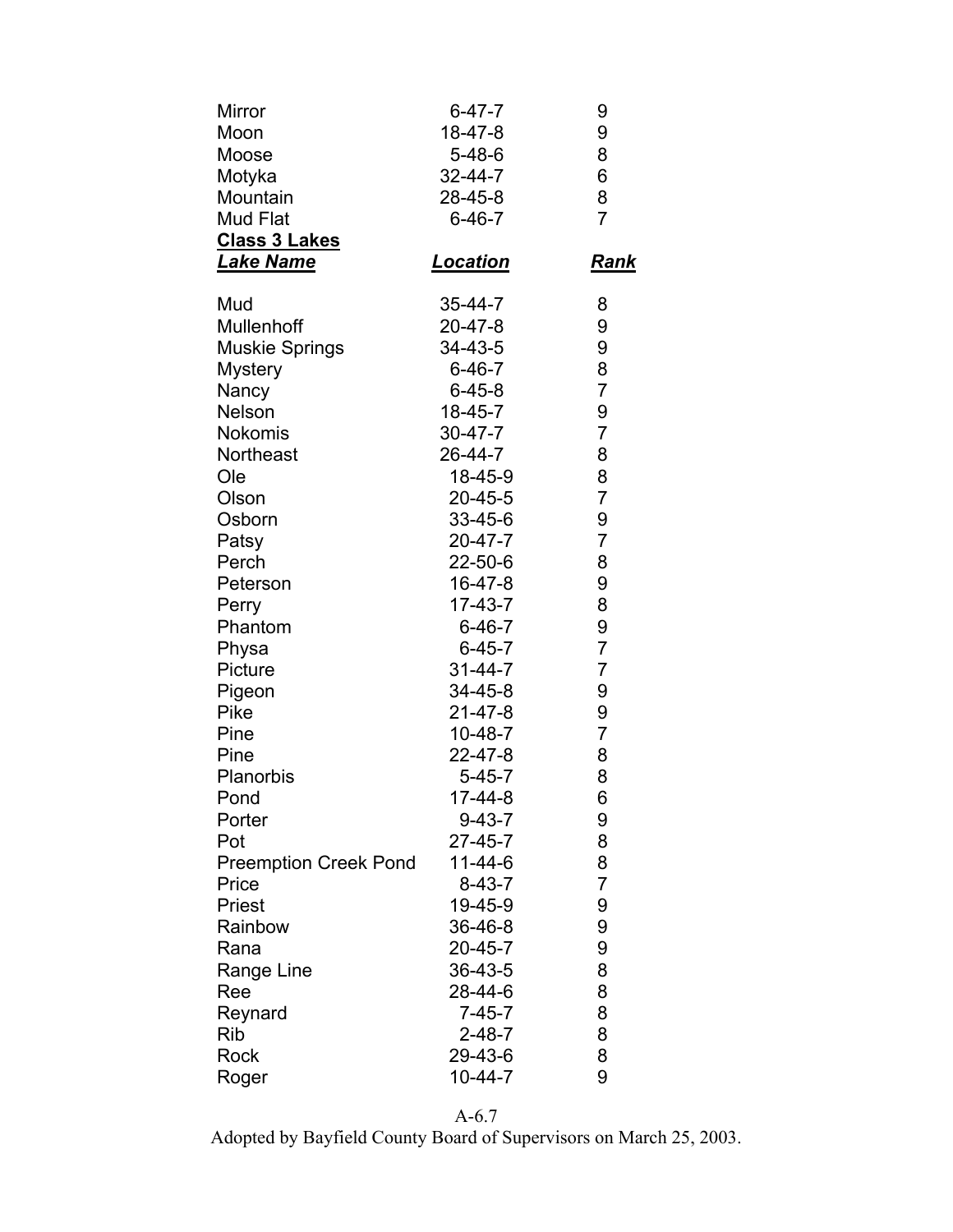| Roger                     | $30 - 47 - 8$   | 8              |
|---------------------------|-----------------|----------------|
| Rosa                      | $6 - 44 - 7$    | 8              |
| <b>Russell</b>            | 22-47-9         | $\overline{7}$ |
| Ryberg                    | 23-44-7         | 7              |
| Sage                      | $6 - 44 - 6$    | $\overline{7}$ |
| Sawdust                   | $8 - 47 - 7$    | 8              |
| <b>Shunenberg Springs</b> | $4 - 44 - 8$    | 6              |
| Siegal                    | $22 - 44 - 6$   | 8              |
| <b>Class 3 Lakes</b>      |                 |                |
| <u>Lake Name</u>          | <b>Location</b> | Rank           |
| <b>Silver Sack</b>        | 26-48-8         | 9              |
| Silver                    | $9 - 46 - 8$    | 9              |
| Simpson                   | $11 - 47 - 9$   | 8              |
| <b>Siskiwit Springs</b>   | 24-50-6         | 6              |
| <b>Sixteen</b>            | 16-44-8         | 6              |
| Smear                     | 36-44-8         | 8              |
| Southwest                 | $31 - 44 - 6$   | 6              |
| Spider                    | $22 - 47 - 7$   | 9              |
| Spring                    | 11-47-9         | 8              |
| Spring                    | 32-43-6         | 8              |
| Spruce                    | $27 - 44 - 5$   | 8              |
| Square                    | 22-46-8         | $\overline{7}$ |
| Steckbaur                 | $3 - 47 - 8$    | 8              |
| Steelhead                 | 15-46-8         | 9              |
| <b>Stewart</b>            | 18-44-7         | 8              |
| Swede                     | 12-46-8         | 9              |
| Tank                      | 11-43-6         | 8              |
| Tank                      | 20-45-6         | 5              |
| <b>Taylor</b>             | 30-44-5         | 9              |
| Tea Cup                   | 29-46-7         | 9              |
| <b>Toothpick</b>          | $31 - 47 - 7$   | $\overline{7}$ |
| <b>Topside</b>            | $12 - 47 - 8$   | 6              |
| <b>Tower</b>              | 25-46-8         | 9              |
| <b>Travers</b>            | $6 - 45 - 8$    | 7              |
| Trout                     | $4 - 46 - 8$    | 8              |
| Tub                       | $32 - 47 - 7$   | 8              |
| Turtle                    | $17 - 45 - 9$   | 8              |
| Twin (East)               | 36-49-6         | $\overline{7}$ |
| Twin (North)              | 17-43-6         | 9              |
| Twin (Northeast)          | $17 - 47 - 7$   | 8              |
| Twin (Northwest)          | $17 - 47 - 7$   | 8              |
| Twin (South)              | 20-43-6         | 7              |
| Twin (Southwest)          | $17 - 47 - 7$   | 8              |
| Twin (West)               | 36-49-6         | 9              |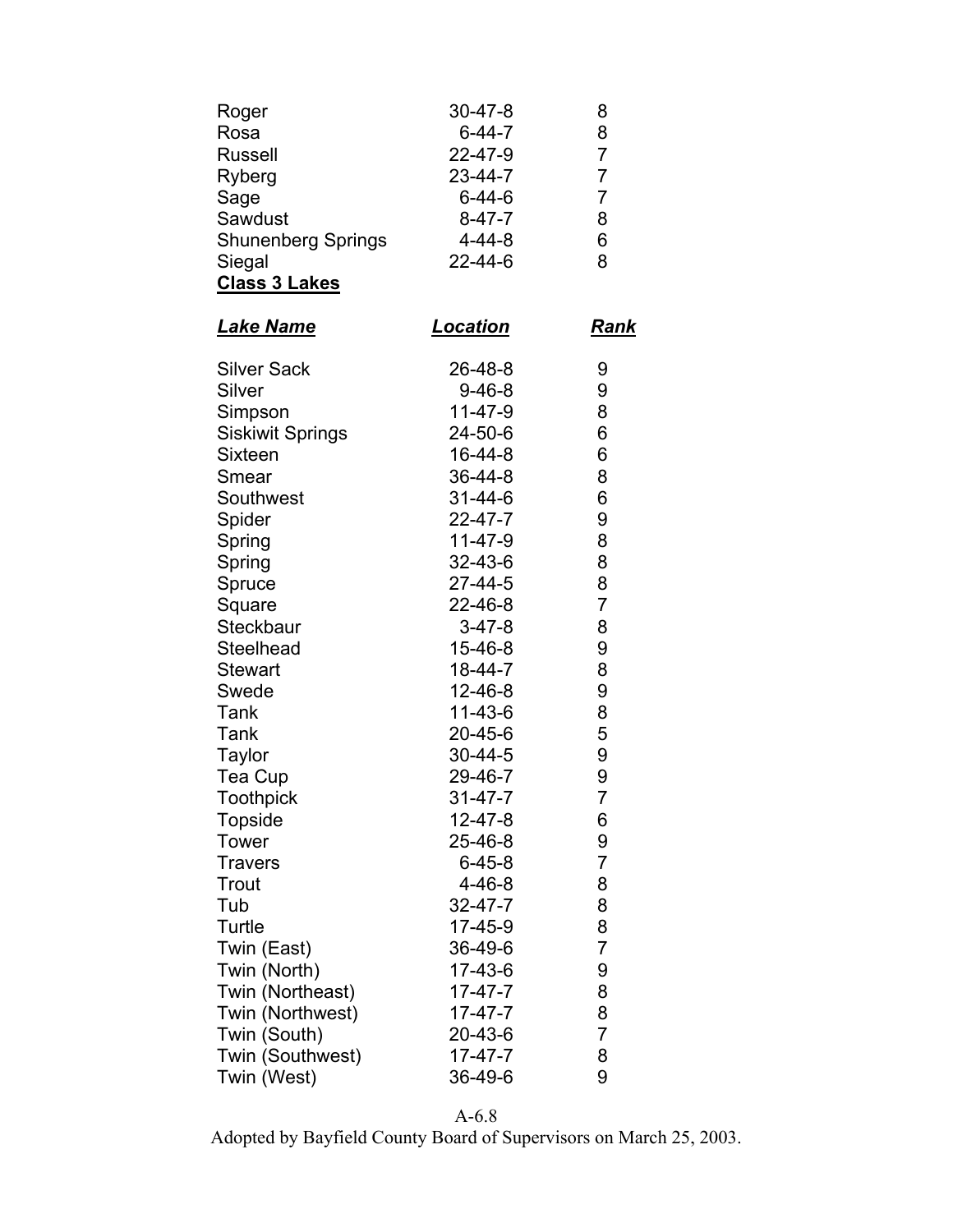| Twin              | $25 - 45 - 9$ | 5 |
|-------------------|---------------|---|
| Two               | 19-46-7       | 8 |
| Wabigon           | $13 - 45 - 8$ | 8 |
| Wanoka            | $20 - 47 - 7$ | 8 |
| Wentzel           | $13 - 47 - 8$ | 7 |
| <b>West Davis</b> | $10 - 44 - 6$ | 7 |
| West Eightmile    | $34 - 46 - 9$ | 7 |
| West              | $14 - 46 - 8$ | 6 |

### **Class 3 Lakes**

| <b>Location</b> | Rank |
|-----------------|------|
| $22 - 43 - 8$   | 8    |
| $6 - 45 - 8$    | 9    |
| $36 - 44 - 8$   | 8    |
| $8 - 45 - 7$    | 7    |
| $4 - 46 - 7$    | 9    |
| $27 - 47 - 9$   | 5    |
|                 |      |

## *UnNamed Lakes that have private lands bordering them.*

# **Class 3 Lakes-UnNamed**

| Location      | Area |
|---------------|------|
| $23 - 43 - 5$ | 4.6  |
| 21-43-6       | 3.0  |
| 23-43-6       | 5.5  |
| 23-43-6       | 7.5  |
| $3 - 43 - 7$  | 29.1 |
| $5 - 43 - 7$  | 6.3  |
| 16-43-7       | 11.7 |
| 16-43-7       | 19.6 |
| $25 - 43 - 7$ | 2.8  |
| $1 - 43 - 8$  | 13.8 |
| $1 - 43 - 8$  | 2.2  |
| $5 - 43 - 8$  | 2.0  |
| $9 - 43 - 8$  | 4.5  |
| 10-43-8       | 6.0  |
| $12 - 43 - 8$ | 8.4  |
| $12 - 43 - 8$ | 3.1  |
| $12 - 43 - 8$ | 2.1  |
| 14-43-8       | 3.6  |
| 14-43-8       | 4.7  |
|               |      |

A-6.9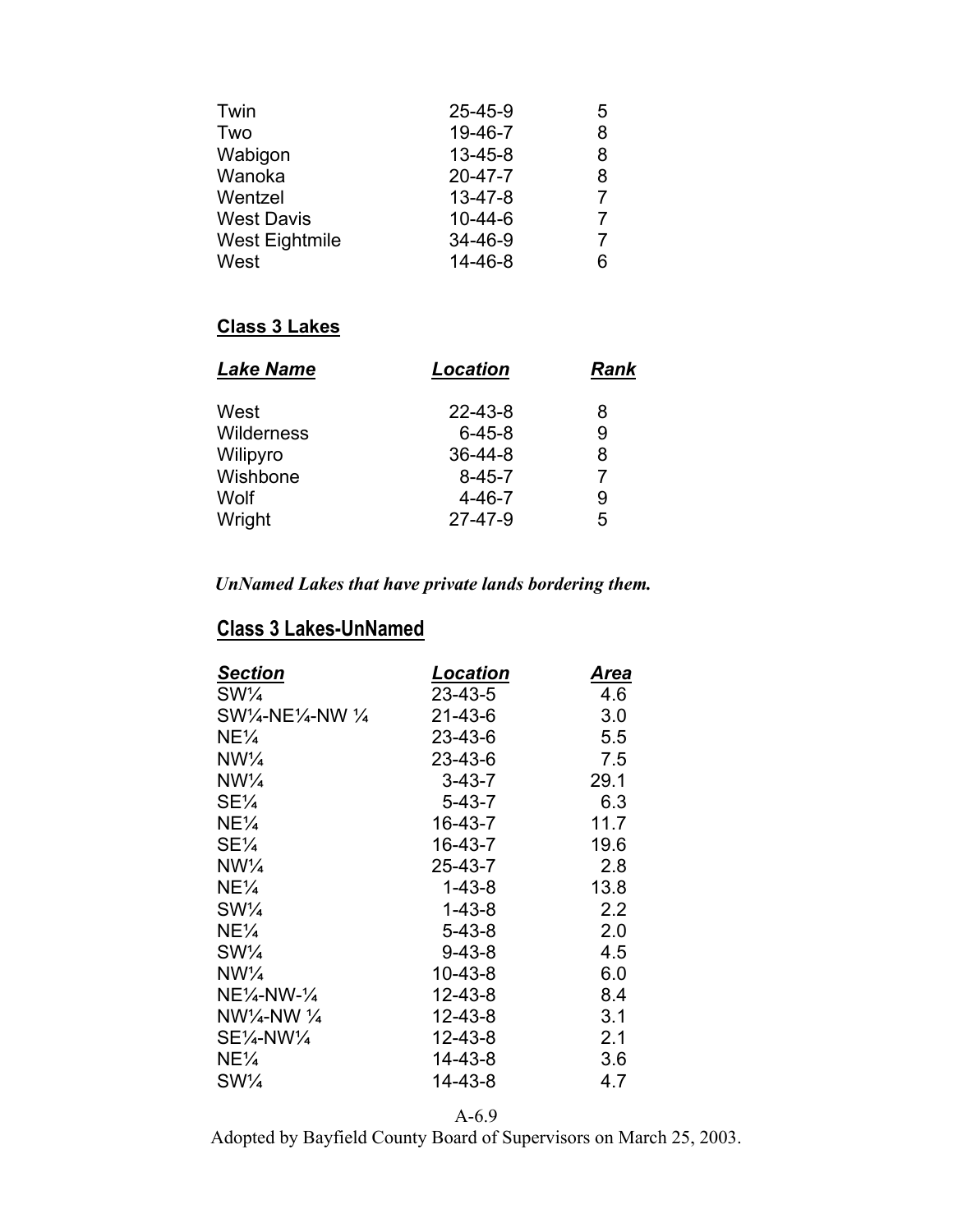| $NE\frac{1}{4}$ | $15 - 43 - 8$ | 3.8  |
|-----------------|---------------|------|
| $NE\frac{1}{4}$ | $22 - 43 - 8$ | 2.9  |
| $SW\frac{1}{4}$ | $22 - 43 - 8$ | 24   |
| $NE\frac{1}{4}$ | 24-43-8       | 2.0  |
| $SE\frac{1}{4}$ | 24-43-8       | 2.9  |
| $SW\frac{1}{4}$ | $35 - 43 - 8$ | 10.6 |
| $SW\frac{1}{4}$ | $3 - 43 - 9$  | 8.3  |

| <b>Section</b>                  | <b>Location</b> | <u>Area</u> |
|---------------------------------|-----------------|-------------|
| $NE\frac{1}{4}$                 | $5 - 43 - 9$    | 3.5         |
| $NW\frac{1}{4}$                 | 19-44-5         | 11.2        |
| $NW\frac{1}{4}$                 | $23 - 44 - 5$   | 5.9         |
| $NW\frac{1}{4}$                 | $16 - 44 - 6$   | 8.6         |
| $NW\frac{1}{4}$                 | 28-44-6         | 2.1         |
| NE¼                             | $7 - 44 - 7$    | 5.2         |
| $SW\frac{1}{4}$                 | 29-44-7         | 3.5         |
| $SW\frac{1}{4}$                 | $30 - 44 - 7$   | 2.0         |
| SW1⁄4-SE1⁄4                     | $30 - 44 - 7$   | 2.4         |
| SE1⁄4-SE1⁄4                     | $30 - 44 - 7$   | 2.7         |
| $NE\frac{1}{4}$                 | $31 - 44 - 7$   | 2.1         |
| $SW\frac{1}{4}$                 | $23 - 44 - 8$   | 3.8         |
| SW1/4-SE1/4                     | $24 - 44 - 8$   | 2.3         |
| SE¼                             | 36-44-8         | 7.2         |
| SW1/4-SE1/4                     | $1 - 44 - 9$    | 2.1         |
| $SE\frac{1}{4}SE\frac{1}{4}$    | $1 - 44 - 9$    | 2.1         |
| $SW\frac{1}{4}$                 | $13 - 44 - 9$   | 3.0         |
| $NE\frac{1}{4}$                 | 29-44-9         | 31.0        |
| SE¼                             | $31 - 44 - 9$   | 2.3         |
| $SW\frac{1}{4}$                 | $22 - 45 - 5$   | 2.8         |
| $NE\frac{1}{4}SE\frac{1}{4}$    | $23 - 45 - 5$   | 4.0         |
| NW1/4-SE1/4                     | $23 - 45 - 5$   | 2.1         |
| NE1/4-SE1/4                     | $24 - 45 - 5$   | 5.2         |
| NW1/4-SE1/4                     | 24-45-5         | 12.3        |
| $SW\frac{1}{4}$                 | $27 - 45 - 5$   | 8.2         |
| NE¼                             | $30 - 45 - 5$   | 23.7        |
| $SW\frac{1}{4}$                 | $32 - 45 - 5$   | 3.9         |
| $SE\frac{1}{4}$                 | $32 - 45 - 5$   | 12.3        |
| $NW\frac{1}{4} - NE\frac{1}{4}$ | 19-45-6         | 3.3         |
| NE 1/4NE 1/4                    | 19-45-6         | 5.1         |
| $NW\frac{1}{4} - NW\frac{1}{4}$ | 19-45-6         | 10.5        |
| $SE\frac{1}{4}$                 | $20 - 45 - 6$   | 2.2         |
| $SW\frac{1}{4}$                 | 28-45-6         | 4.2         |
| SE <sub>4</sub>                 | 28-45-6         | 4.6         |

A-6.10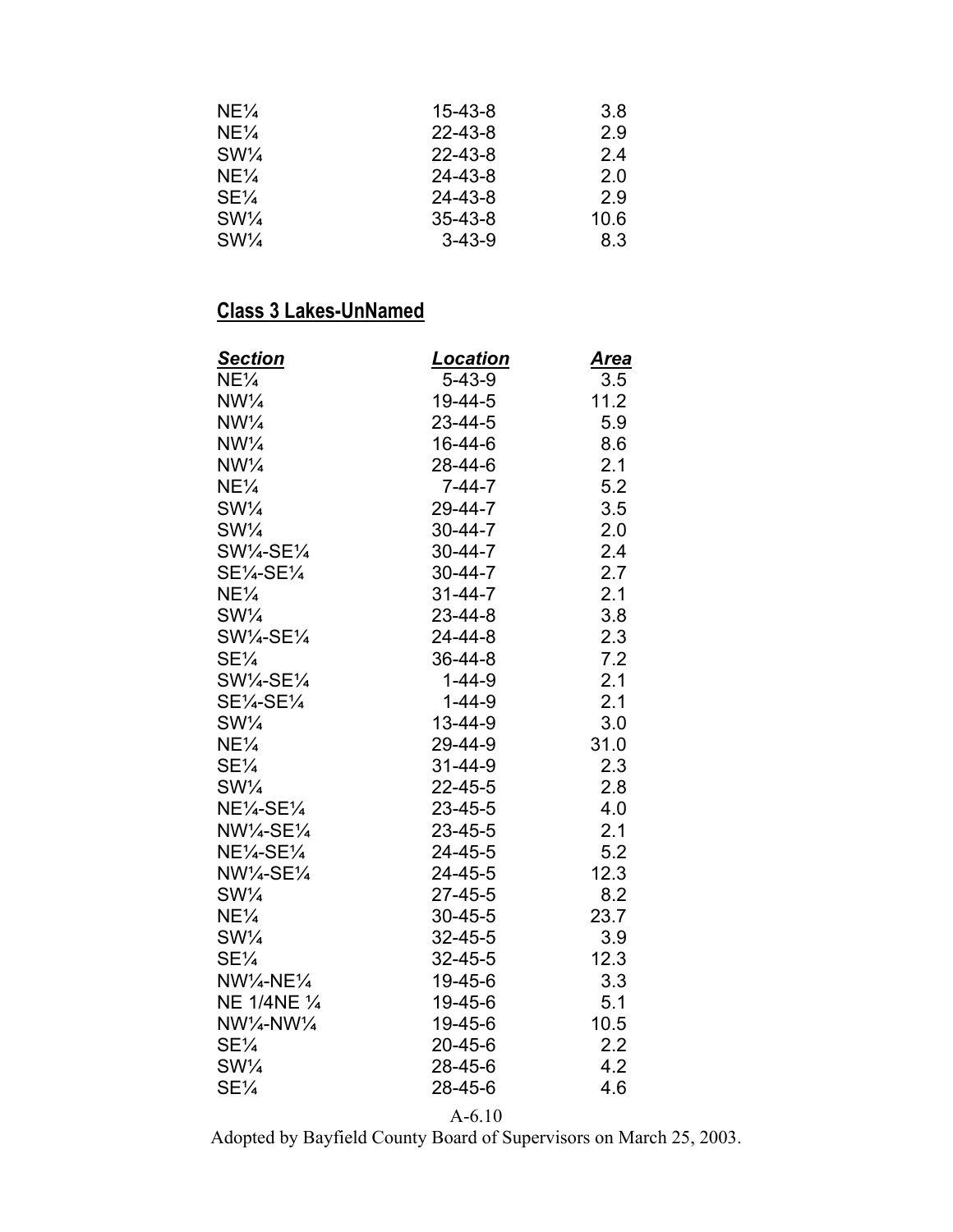| $NE\frac{1}{4}$                                                              | $30 - 45 - 6$ | 3.0 |
|------------------------------------------------------------------------------|---------------|-----|
| $NE\frac{1}{4}NE\frac{1}{4}$                                                 | $33 - 45 - 6$ | 2.0 |
| $NW\frac{1}{4}NE\frac{1}{4}$                                                 | $33 - 45 - 6$ | 6.7 |
| $NW\frac{1}{4}$                                                              | $33 - 45 - 6$ | 28  |
| $NW\frac{1}{4} - NW - \frac{1}{4} - NW\frac{1}{4}$                           | $36 - 45 - 6$ | 3.5 |
| $SE$ <sup><math>\frac{1}{4}</math></sup> -NW $\frac{1}{4}$ -NW $\frac{1}{4}$ | $36 - 45 - 6$ | 52  |
| $SE\frac{1}{4}$                                                              | $24 - 45 - 8$ | 8.2 |

| <u>Section</u>                   | <u>Location</u> | <u>Area</u> |
|----------------------------------|-----------------|-------------|
| $SW\frac{1}{4}$                  | 34-45-8         | 2.9         |
| $SW\frac{1}{4}$                  | $5 - 45 - 9$    | 17.1        |
| $SW\frac{1}{4}$                  | $7 - 45 - 9$    | 3.6         |
| $NE\frac{1}{4}$                  | $9 - 45 - 9$    | 7.2         |
| $SW\frac{1}{4}$                  | $17 - 45 - 9$   | 2.0         |
| $NE\frac{1}{4}$                  | 18-45-9         | 3.0         |
| $NE\frac{1}{4}$                  | 19-45-9         | 10.8        |
| $NE\frac{1}{4}NE\frac{1}{4}$     | 20-45-9         | 9.5         |
| $SE\frac{1}{4}NE\frac{1}{4}$     | 20-45-9         | 10.5        |
| $NW\frac{1}{4}$                  | $21 - 45 - 9$   | 3.0         |
| $NE\frac{1}{4}N$ W $\frac{1}{4}$ | 22-45-9         | 2.9         |
| NW1/4-NW1/4                      | 22-45-9         | 2.4         |
| SW1⁄4-SW1⁄4                      | 24-45-9         | 7.1         |
| SE1⁄4-SW1⁄4                      | 24-45-9         | 2.2         |
| $NW\frac{1}{4}$                  | 25-45-9         | 2.8         |
| NE¼                              | 30-45-9         | 2.2         |
| $NW\frac{1}{4}$                  | 35-45-9         | 4.3         |
| SW1/4-NE1/4                      | 36-45-9         | 2.1         |
| SE1/4-NE1/4                      | 36-45-9         | 2.7         |
| $SW\frac{1}{4}$                  | $4 - 46 - 7$    | 5.3         |
| $NE\frac{1}{4}$                  | $6 - 46 - 7$    | 4.5         |
| $NE\frac{1}{4}$                  | $8 - 46 - 7$    | 5.9         |
| $SE\frac{1}{4}$                  | $9 - 46 - 7$    | 10.9        |
| $NW\frac{1}{4}$                  | 33-46-7         | 6.3         |
| $SW\frac{1}{4}$                  | 33-46-7         | 3.7         |
| $SE\frac{1}{4}$                  | 33-46-7         | 4.2         |
| $NE\frac{1}{4}$                  | $1 - 46 - 8$    | 8.7         |
| $SW\frac{1}{4}$                  | $1 - 46 - 8$    | 23.1        |
| $SE\frac{1}{4}$                  | $1 - 46 - 8$    | 2.8         |
| $NE\frac{1}{4}$                  | $2 - 46 - 8$    | 2.7         |
| $SE\frac{1}{4}$                  | $2 - 46 - 8$    | 3.8         |
| $SE\frac{1}{4}$                  | $4 - 46 - 8$    | 3.5         |
| $SW\frac{1}{4}$                  | $9 - 46 - 8$    | 3.8         |

A-6.11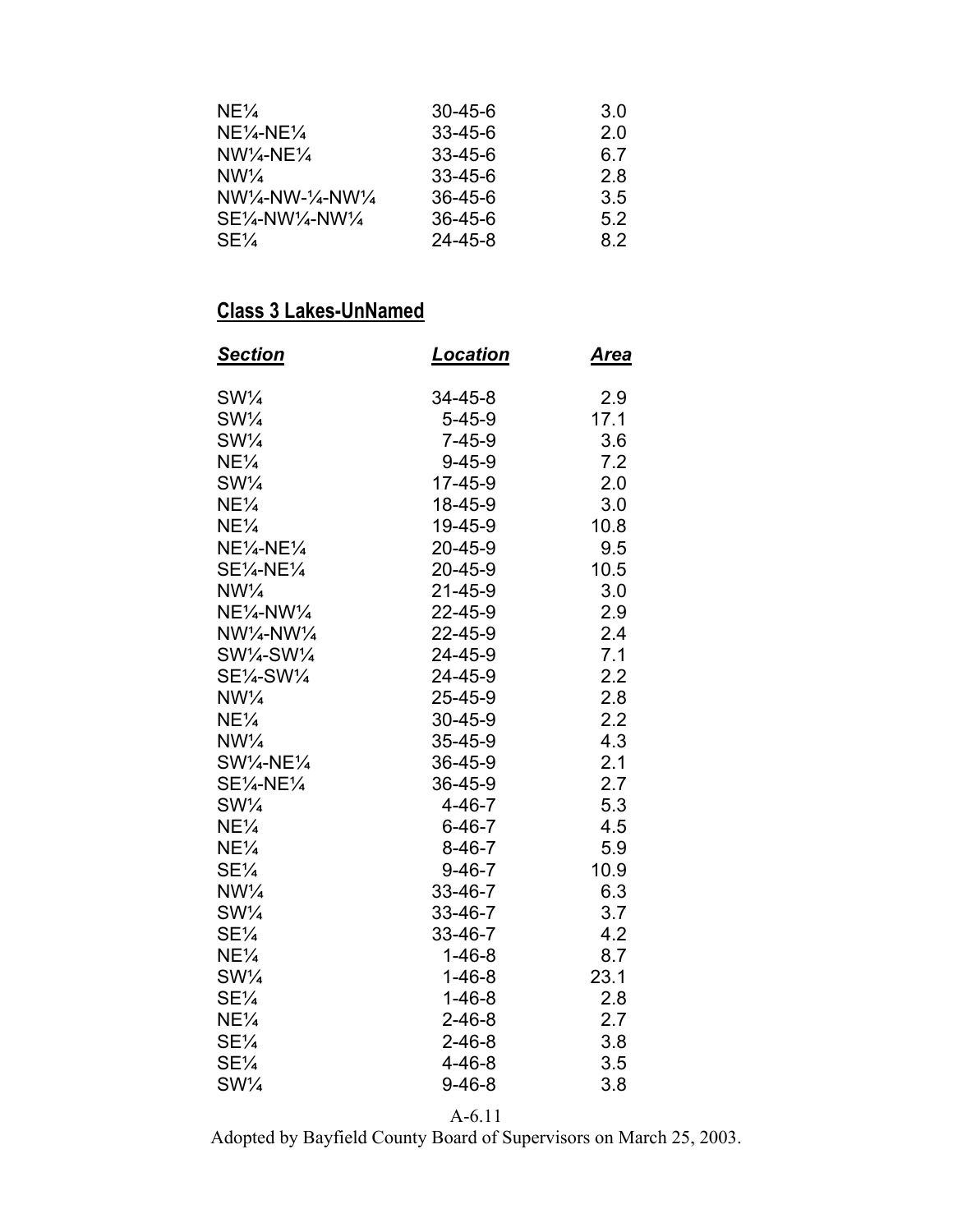| $SE\frac{1}{4}$ | $11 - 46 - 8$ | 3.0  |
|-----------------|---------------|------|
| $NW\frac{1}{4}$ | $13 - 46 - 8$ | 6.2  |
| $SW\frac{1}{4}$ | 13-46-8       | 2.0  |
| $NE\frac{1}{4}$ | 14-46-8       | 3.1  |
| $NW\frac{1}{4}$ | $15 - 46 - 8$ | 3.6  |
| $NW\frac{1}{4}$ | 34-46-9       | 8.7  |
| $NE\frac{1}{4}$ | $1 - 47 - 5$  | 13.9 |
| $NW\frac{1}{4}$ | $1 - 47 - 5$  | 22.8 |

| <u>Section</u>                                  | <u>Location</u> | <u>Area</u> |
|-------------------------------------------------|-----------------|-------------|
| $NW\frac{1}{4}$                                 | $18 - 47 - 5$   | 4.1         |
| $NW\frac{1}{4}$                                 | $7 - 47 - 7$    | 14.0        |
| $NW\frac{1}{4}$                                 | $19 - 47 - 7$   | 8.9         |
| $NE\frac{1}{4} - NE\frac{1}{4} - NE\frac{1}{4}$ | $33 - 47 - 7$   | 3.0         |
| SW1⁄4-NE1⁄4-NE1⁄4                               | $33 - 47 - 7$   | 3.3         |
| $NW\frac{1}{4}$                                 | $35 - 47 - 7$   | 2.0         |
| $NE\frac{1}{4}$                                 | $2 - 47 - 8$    | 13.9        |
| $SE\frac{1}{4}$                                 | $2 - 47 - 8$    | 14.3        |
| NW1/4-SW1/4-NE1/4                               | $7 - 47 - 8$    | 2.4         |
| $SE\frac{1}{4}$                                 | $8 - 47 - 8$    | 9.1         |
| $NW\frac{1}{4}$                                 | $12 - 47 - 8$   | 3.8         |
| $NE\frac{1}{4}$                                 | $13 - 47 - 8$   | 5.0         |
| $NE\frac{1}{4}$                                 | $17 - 47 - 8$   | 2.0         |
| $SW\frac{1}{4}$                                 | $17 - 47 - 8$   | 10.0        |
| NW1/4-SW1/4SE1/4                                | $17-47-8$       | 2.8         |
| SW1⁄4-SW1⁄4-SE1⁄4                               | $17 - 47 - 8$   | 2.1         |
| NW1/4-SE1/4-SE1/4                               | $17 - 47 - 8$   | 2.0         |
| $SE\frac{1}{4}$                                 | $20 - 47 - 8$   | 8.2         |
| $SE\frac{1}{4}$                                 | $23 - 47 - 8$   | 3.8         |
| $NW\frac{1}{4} - NW\frac{1}{4}$                 | $25 - 47 - 8$   | 4.9         |
| SW1/4-NW1/4                                     | $25 - 47 - 8$   | 4.4         |
| $NE\frac{1}{4}$                                 | 26-47-8         | 8.5         |
| $NE\frac{1}{4}$                                 | $27 - 47 - 8$   | 2.3         |
| $NW\frac{1}{4}$                                 | $33 - 47 - 8$   | 2.5         |
| $SE\frac{1}{4}$                                 | $33 - 47 - 8$   | 5.8         |
| NW1/4-SW1/4                                     | $35 - 47 - 8$   | 4.7         |
| SE1/4-SW1/4                                     | $35 - 47 - 8$   | 2.7         |
| $SE\frac{1}{4}$                                 | $35 - 47 - 8$   | 6.6         |
| $NE\frac{1}{4}$                                 | $7 - 47 - 9$    | 4.8         |
| $SE\frac{1}{4}$                                 | 24-47-9         | 2.0         |
| $NE\frac{1}{4}SE\frac{1}{4}$                    | 25-47-9         | 5.5         |
| $SW\frac{1}{4}SE\frac{1}{4}$                    | $25 - 47 - 9$   | 3.0         |
| $NW\frac{1}{4}$                                 | 28-47-9         | 3.2         |

A-6.12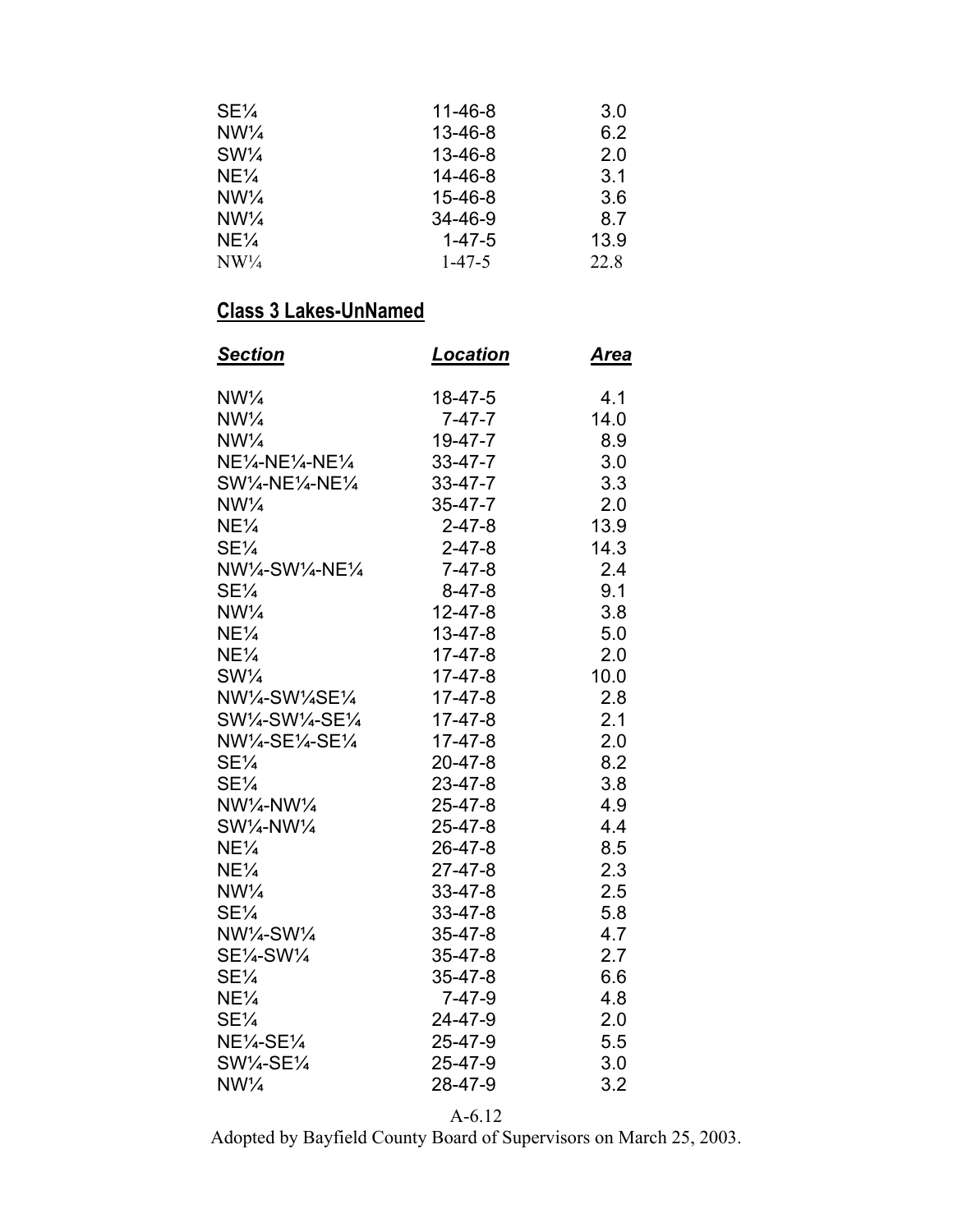| $NE\frac{1}{4}$ | 29-47-9       | 10.0 |
|-----------------|---------------|------|
| $NE\frac{1}{4}$ | $35 - 48 - 5$ | 3.2  |
| $NE\frac{1}{4}$ | $31 - 48 - 7$ | 2.9  |
| $SW\frac{1}{4}$ | $35 - 48 - 8$ | 4.6  |
| $NE\frac{1}{4}$ | $29 - 49 - 5$ | 41   |

| Location      | <b>Area</b> |
|---------------|-------------|
| $5-49-9$      | 11.0        |
| $5 - 50 - 7$  | 7.3         |
| $5 - 50 - 7$  | 3.0         |
| $20 - 50 - 8$ | 20.2        |
| $21 - 50 - 8$ | 16.6        |
| $7 - 51 - 3$  | 3.0         |
| $20 - 51 - 3$ | 17.2        |
| $29 - 52 - 4$ | 2.6         |
| $36 - 52 - 5$ | 10.3        |
|               |             |

# **UnNamed lakes surrounded by Public Lands**

# **Class 3 Lakes-UnNamed**

| Location      | Area |
|---------------|------|
| $3 - 43 - 5$  | 2.4  |
| $3 - 43 - 5$  | 2.2  |
| $22 - 43 - 5$ | 4.8  |
| $26 - 43 - 5$ | 2.0  |
| $30 - 43 - 5$ | 2.4  |
| $34 - 43 - 5$ | 5.7  |
| 18-43-6       | 2.9  |
| $20 - 43 - 6$ | 3.6  |
| 27-43-6       | 42   |
| $29 - 43 - 6$ | 5.0  |
| $29 - 43 - 6$ | 2.0  |
|               |      |

A-6.13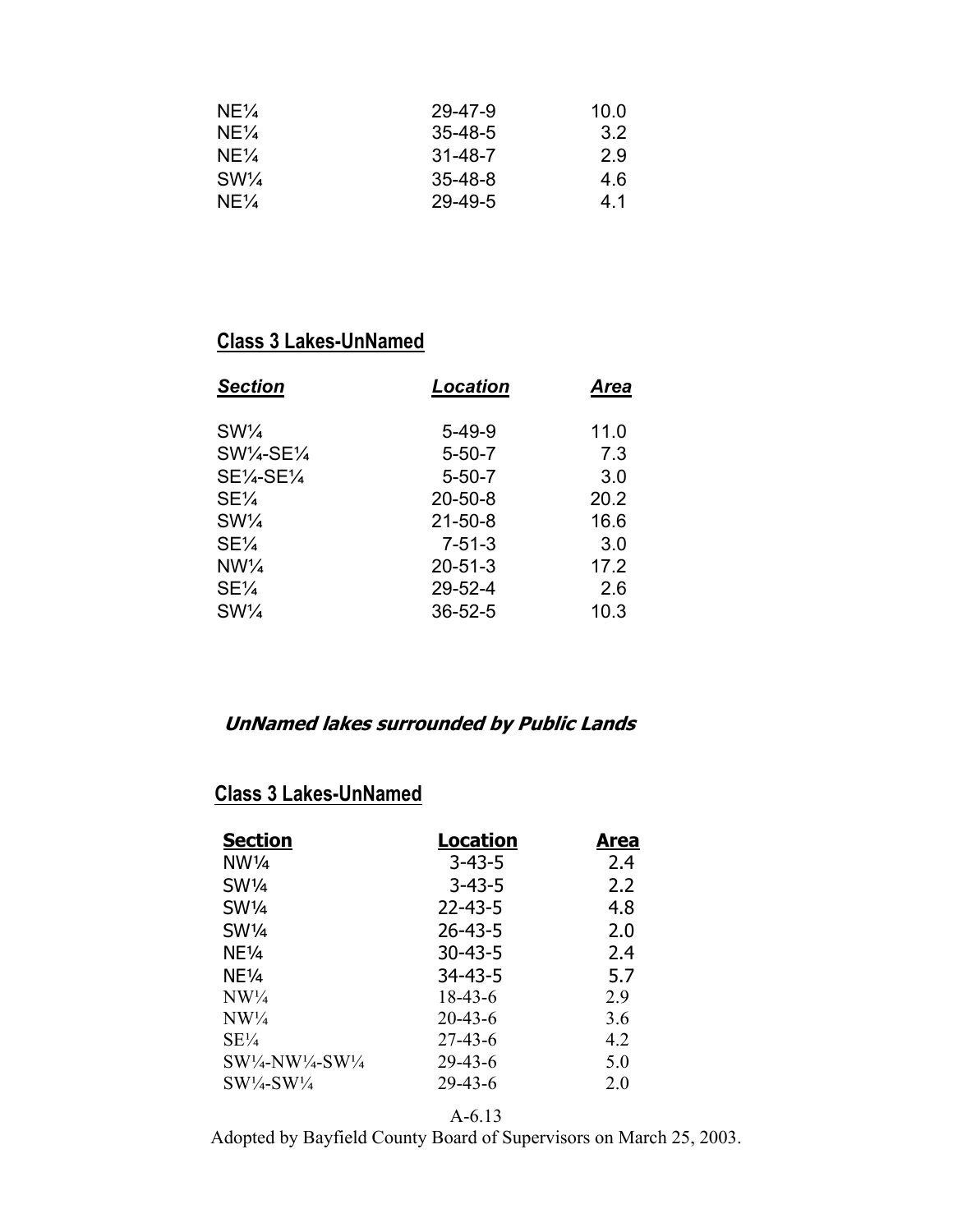| $SE\frac{1}{4}$               | $29 - 43 - 6$ | 2.1  |
|-------------------------------|---------------|------|
| $NE\frac{1}{4}$               | $31 - 43 - 6$ | 11.0 |
| $SW\frac{1}{4}$               | $31 - 43 - 6$ | 4.4  |
| $SE\frac{1}{4}$               | $31 - 43 - 6$ | 8.9  |
| $NW\frac{1}{4}$               | $32 - 43 - 6$ | 9.0  |
| $SE\frac{1}{4}$               | $27 - 43 - 7$ | 2.5  |
| $NE\frac{1}{4}NE\frac{1}{4}$  | 34-43-7       | 15.2 |
| $SW\frac{1}{4}N E\frac{1}{4}$ | 34-43-7       | 24   |
| $SE\frac{1}{4}NE\frac{1}{4}$  | $34 - 43 - 7$ | 5.0  |
| $NW\frac{1}{4}$               | $29 - 44 - 5$ | 10.1 |
|                               |               |      |

| <u>Section</u>                              | <b>Location</b> | <u>Area</u> |
|---------------------------------------------|-----------------|-------------|
| $SW\frac{1}{4}$                             | 29-44-5         | 2.3         |
| $NW\frac{1}{4}$                             | $33 - 44 - 5$   | 2.2         |
| $NW\frac{1}{4}$                             | $14 - 44 - 6$   | 4.9         |
| $SW\frac{1}{4}$                             | $14 - 44 - 6$   | 13.2        |
| $SE\frac{1}{4}$                             | $15 - 44 - 6$   | 2.0         |
| $NE\frac{1}{4}$                             | 19-44-6         | 9.6         |
| $SW\frac{1}{4}$                             | $2 - 44 - 7$    | 2.9         |
| $SE\frac{1}{4}$                             | $9 - 44 - 7$    | 3.0         |
| $NE\frac{1}{4}$                             | $11 - 44 - 7$   | 2.2         |
| $SW\frac{1}{4}$                             | $11 - 44 - 7$   | 4.3         |
| $NW\frac{1}{4}$                             | $12 - 44 - 7$   | 5.7         |
| $NW\frac{1}{4}$                             | $18 - 44 - 7$   | 2.8         |
| $SW\frac{1}{4}$                             | $18 - 44 - 7$   | 2.5         |
| $SW\frac{1}{4}$                             | $23 - 44 - 7$   | 2.5         |
| $SE\frac{1}{4}$                             | $23 - 44 - 7$   | 10.1        |
| $SW\frac{1}{4}$                             | 24-44-7         | 13.5        |
| $NW\frac{1}{4}-SW\frac{1}{4}-NE\frac{1}{4}$ | $25 - 44 - 7$   | 2.1         |
| $SW\frac{1}{4}-SW\frac{1}{4}N E\frac{1}{4}$ | $25 - 44 - 7$   | 2.7         |
| $NW\frac{1}{4}$                             | 25-44-7         | 9.5         |
| $SW\frac{1}{4}$                             | 25-44-7         | 4.1         |
| $SE\frac{1}{4}$                             | $26 - 44 - 7$   | 3.5         |
| $NW\frac{1}{4}$                             | $31 - 44 - 7$   | 2.4         |
| NW1/4-NW1/4                                 | $15 - 44 - 8$   | 4.0         |
| $SW\frac{1}{4} - NW\frac{1}{4}$             | $15 - 44 - 8$   | 5.9         |
| $NE\frac{1}{4}$ -SE $\frac{1}{4}$           | 17-44-8         | 3.8         |
| $NW\frac{1}{4}$ -SE $\frac{1}{4}$           | $17 - 44 - 8$   | 14.7        |
| $NE\frac{1}{4}$                             | $20 - 44 - 8$   | 7.6         |
| $NW\frac{1}{4}$                             | 20-44-8         | 2.8         |
| $SE\frac{1}{4}$                             | $20 - 44 - 8$   | 3.8         |
| $NW\frac{1}{4}$                             | 21-44-8         | 2.0         |
| $NW\frac{1}{4}$                             | $36 - 44 - 8$   | 2.3         |
| $SE\frac{1}{4}$                             | 28-44-9         | 5.7         |

A-6.14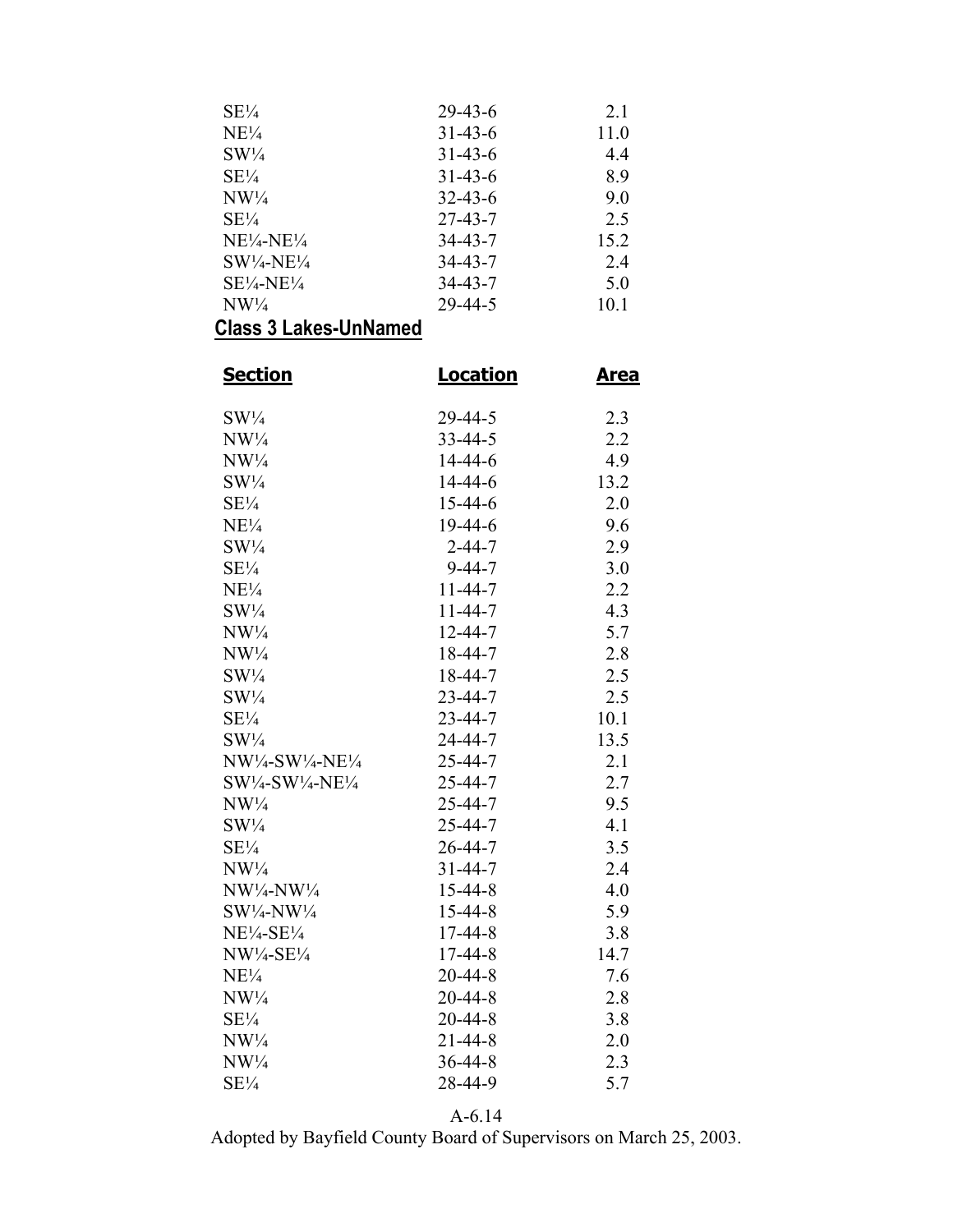| $NW\frac{1}{4}$              | $3 - 45 - 7$ | 6.5  |
|------------------------------|--------------|------|
| $NW\frac{1}{4}$              | $4 - 45 - 7$ | 21   |
| $NE\frac{1}{4}$              | $5 - 45 - 7$ | 3.2  |
| $NE\frac{1}{4}NW\frac{1}{4}$ | $5 - 45 - 7$ | 8.6  |
| $NW\frac{1}{4}NW\frac{1}{4}$ | $5 - 45 - 7$ | 2.7  |
| $SE\frac{1}{4}NW\frac{1}{4}$ | $5 - 45 - 7$ | 2.8  |
| $NW\frac{1}{4}$              | $7 - 45 - 7$ | 20   |
| $SE\frac{1}{4}$              | $8-45-7$     | 16.6 |
| $SW\frac{1}{4}$              | 10-45-7      | 51   |

| <b>Section</b>                  | <b>Location</b> | <u>Area</u> |
|---------------------------------|-----------------|-------------|
| $NW\frac{1}{4}$                 | $16 - 45 - 7$   | 6.3         |
| $NW\frac{1}{4}$                 | $17 - 45 - 7$   | 4.1         |
| $NE\frac{1}{4}NE\frac{1}{4}$    | $18 - 45 - 7$   | 9.8         |
| $NW\frac{1}{4} - NE\frac{1}{4}$ | $18 - 45 - 7$   | 7.3         |
| $SW\frac{1}{4}$                 | $18 - 45 - 7$   | 6.0         |
| $NW \frac{1}{4}$                | $19 - 45 - 7$   | 8.7         |
| $SW\frac{1}{4}$                 | $20 - 45 - 7$   | 2.5         |
| $SW\frac{1}{4}$                 | $28 - 45 - 7$   | 4.4         |
| $SE\frac{1}{4}$                 | $30 - 45 - 7$   | 2.3         |
| $SE\frac{1}{4}$                 | $35 - 45 - 7$   | 4.0         |
| $NW \frac{1}{4}$                | $36 - 45 - 7$   | 7.2         |
| $SE\frac{1}{4}$                 | $12 - 45 - 8$   | 4.7         |
| $NE\frac{1}{4}$                 | $14 - 45 - 8$   | 2.9         |
| $NW \frac{1}{4}$                | $31 - 45 - 8$   | 2.4         |
| NW 1/4 SW 1/4                   | $31 - 45 - 8$   | 7.3         |
| SW 1/4 SW 1/4                   | $31 - 45 - 8$   | 10.1        |
| SW 1/4                          | $34 - 45 - 8$   | 2.0         |
| $SW\frac{1}{4}$                 | $4 - 45 - 9$    | 2.7         |
| $NW\frac{1}{4}$                 | $8-45-9$        | 6.1         |
| $NW\frac{1}{4}$                 | $9 - 45 - 9$    | 2.7         |
| $NW \frac{1}{4}$                | $12 - 45 - 9$   | 2.5         |
| NE 1/4 NE 1/4                   | $16 - 45 - 9$   | 3.3         |
| SW 1/4 NE 1/4                   | $16 - 45 - 9$   | 7.3         |
| $NW \frac{1}{4}$                | $16 - 45 - 9$   | 2.8         |
| $SE\frac{1}{4}$                 | 17-45-9         | 7.5         |
| $NE\frac{1}{4}$                 | $31 - 46 - 7$   | 7.1         |
| $NW \frac{1}{4}$                | $6 - 46 - 8$    | 5.2         |
| $SW\frac{1}{4}$                 | $18-46-8$       | $5.0\,$     |
| NW 1/4 NW 1/4                   | $22 - 46 - 8$   | 2.6         |
| SW 1/4 NW 1/4                   | $22 - 46 - 8$   | 2.1         |
| SE 1/4                          | 23-46-8         | 2.3         |
| $NE\frac{1}{4}$                 | 24-46-8         | 5.0         |

A-6.15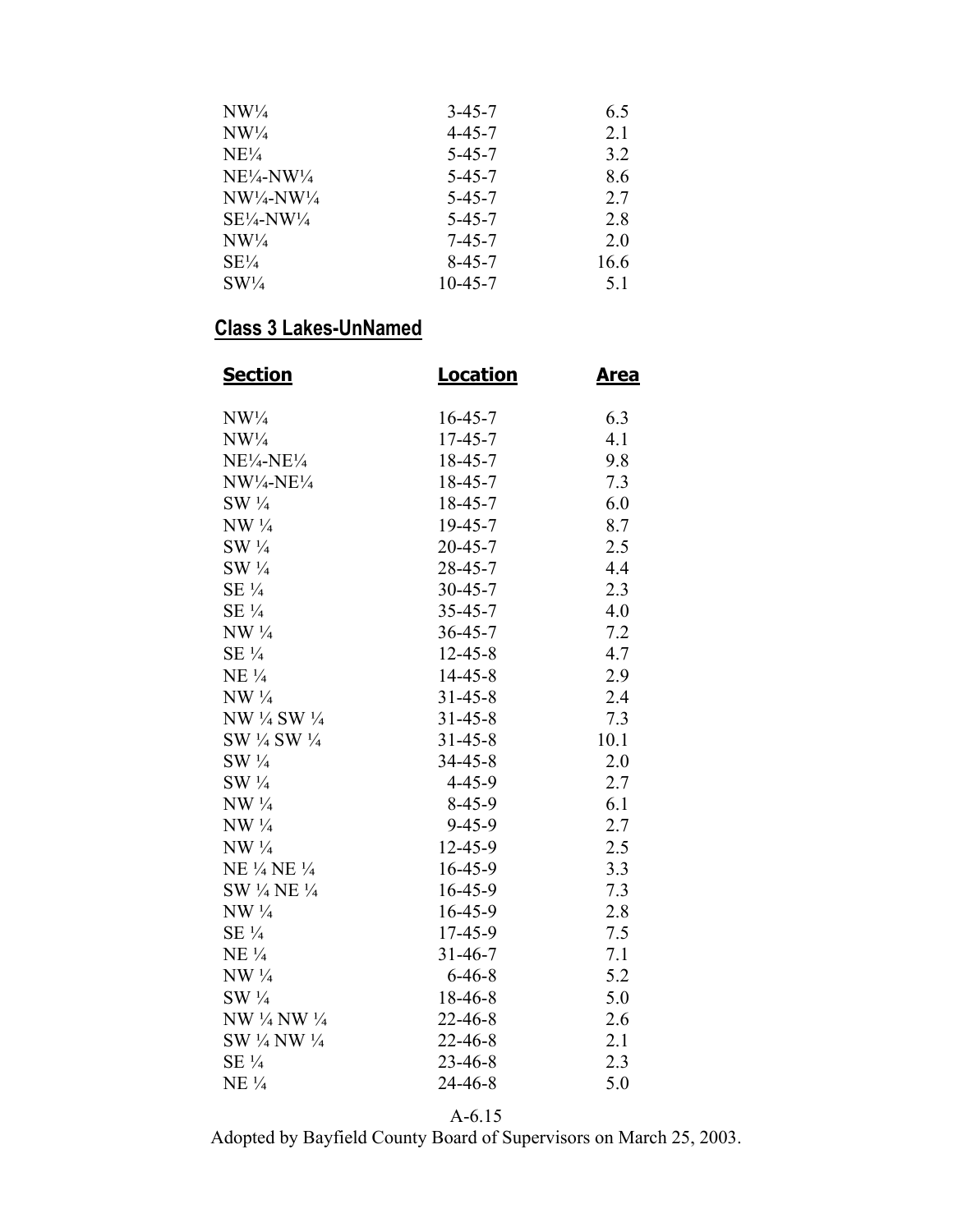| $SE\frac{1}{4}$      | 24-46-8       | 2.5  |
|----------------------|---------------|------|
| $SW\frac{1}{4}$      | $36 - 46 - 8$ | 3.0  |
| $NW\frac{1}{4}$      | $4 - 46 - 9$  | 2.8  |
| NE 1/4 NW 1/4 SW 1/4 | $4 - 46 - 9$  | 21.6 |
| SW 1/4 NW 1/4 SW 1/4 | $4 - 46 - 9$  | 8.6  |
| $SW\frac{1}{4}$      | 27-46-9       | 40   |
| $NW\frac{1}{4}$      | $5 - 47 - 7$  | 3.7  |
| $NE\frac{1}{4}$      | $6 - 47 - 7$  | 5.3  |

| <b>Section</b>       | <b>Location</b> | <u>Area</u> |  |
|----------------------|-----------------|-------------|--|
| NE 1/4 NW 1/4        | $6 - 47 - 7$    | 3.0         |  |
| NE ½ SW ½ NW ½       | $6 - 47 - 7$    | 2.4         |  |
| SE 1/4 SW 1/4 NW 1/4 | $6 - 47 - 7$    | 3.5         |  |
| NE ¼ SE ¼ NW ¼       | $6 - 47 - 7$    | 2.5         |  |
| $SE\frac{1}{4}$      | $6 - 47 - 7$    | 10.1        |  |
| $SW\frac{1}{4}$      | $17 - 47 - 7$   | 3.6         |  |
| $SW\frac{1}{4}$      | $18 - 47 - 7$   | 6.6         |  |
| $SW\frac{1}{4}$      | $27 - 47 - 7$   | 4.9         |  |
| $NW \frac{1}{4}$     | $32 - 47 - 7$   | 3.2         |  |
| $SW\frac{1}{4}$      | $33 - 47 - 7$   | 2.3         |  |
| $NE\frac{1}{4}$      | $1-47-8$        | 2.6         |  |
| $SE\frac{1}{4}$      | $1 - 47 - 8$    | 2.5         |  |
| $NW \frac{1}{4}$     | $9 - 47 - 8$    | 2.1         |  |
| $NE\frac{1}{4}$      | $11-47-8$       | 14.0        |  |
| $NW \frac{1}{4}$     | $12 - 47 - 8$   | 7.5         |  |
| $NE\frac{1}{4}$      | $24 - 47 - 8$   | 7.7         |  |
| $SW\frac{1}{4}$      | $24 - 47 - 8$   | 2.3         |  |
| $SE\frac{1}{4}$      | $24 - 47 - 8$   | 8.4         |  |
| $NE\frac{1}{4}$      | $26 - 47 - 8$   | 5.1         |  |
| $NE\frac{1}{4}$      | $32 - 47 - 8$   | 11.2        |  |
| NE 1/4 SW 1/4        | $32 - 47 - 8$   | 2.3         |  |
| NW 1/4 SW 1/4        | $32 - 47 - 8$   | 16.1        |  |
| $NW\frac{1}{4}$      | 8-47-9          | 9.9         |  |
| $SE\frac{1}{4}$      | 18-47-9         | 2.1         |  |
| $SE\frac{1}{4}$      | 19-47-9         | 2.0         |  |
| $NE\frac{1}{4}$      | 20-47-9         | 2.0         |  |
| SW 1/4 NW 1/4 SE 1/4 | $20 - 47 - 9$   | 4.0         |  |
| SE ¼ NW ¼ SE ¼       | $20 - 47 - 9$   | 3.0         |  |
| SW 1/4 SE 1/4        | $20 - 47 - 9$   | 3.3         |  |
| $SE\frac{1}{4}$      | $21 - 47 - 9$   | 4.5         |  |
| $NE\frac{1}{4}$      | $22 - 47 - 9$   | 3.2         |  |
| $SE\frac{1}{4}$      | $22 - 47 - 9$   | 2.0         |  |
| $SW\frac{1}{4}$      | $23 - 47 - 9$   | 5.0         |  |
| $NE\frac{1}{4}$      | 28-47-9         | 3.2         |  |

A-6.16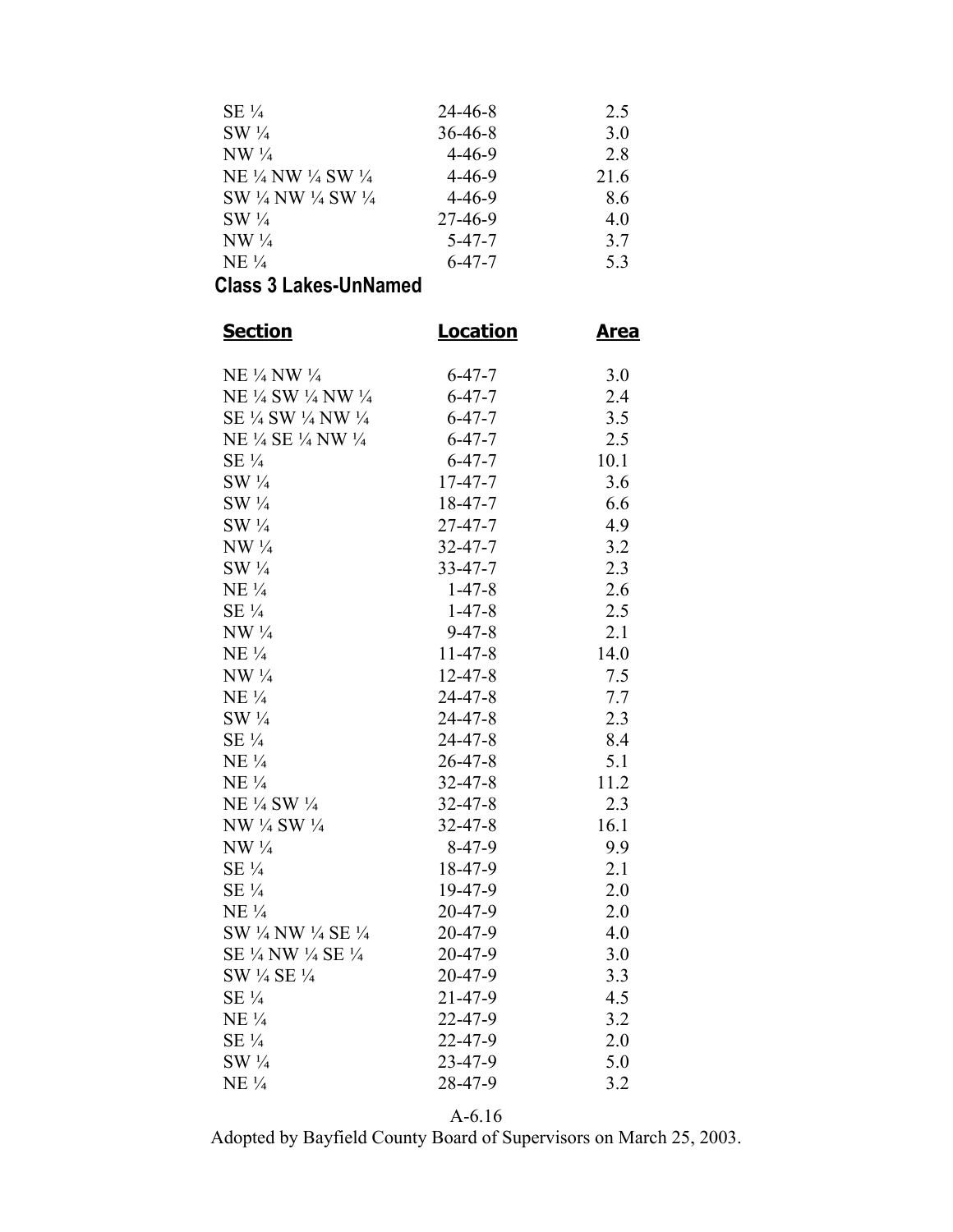| 28-47-9 | 12.0 |
|---------|------|
| 28-47-9 | 7 O  |
| 28-47-9 | 14.8 |
| 28-47-9 | 7.2  |
| 28-47-9 | 23   |
| 29-47-9 | 5.2  |
| 32-47-9 | 40   |
|         |      |

| <b>Section</b>       | <b>Location</b> | <u>Area</u> |
|----------------------|-----------------|-------------|
| $NE\frac{1}{4}$      | $33 - 47 - 9$   | 9.3         |
| $SE\frac{1}{4}$      | $33 - 47 - 9$   | 6.0         |
| NE ¼ NE ¼            | $34 - 47 - 9$   | 4.5         |
| SW 1/4 NE 1/4        | $34 - 47 - 9$   | 2.5         |
| $NW \frac{1}{4}$     | $34 - 47 - 9$   | 3.0         |
| $NW \frac{1}{4}$     | $35 - 47 - 9$   | 2.3         |
| $SW\frac{1}{4}$      | $5 - 48 - 6$    | 3.5         |
| $NE\frac{1}{4}$      | 12-48-6         | 3.5         |
| $SE\frac{1}{4}$      | $19-48-6$       | 2.7         |
| $SW\frac{1}{4}$      | $10-48-7$       | 2.2         |
| $NE\frac{1}{4}$      | $12 - 48 - 7$   | 3.4         |
| $NW\frac{1}{4}$      | $14 - 48 - 7$   | 2.3         |
| $SW\frac{1}{4}$      | $30 - 48 - 7$   | 11.7        |
| $SE\frac{1}{4}$      | $31 - 48 - 7$   | 9.2         |
| NW ½ NW ½ NW ½       | $32 - 48 - 7$   | 4.8         |
| SE 1/4 NW 1/4 NW 1/4 | $32 - 48 - 7$   | 10.3        |
| $NW\frac{1}{4}$      | 25-48-8         | 2.1         |
| $NW \frac{1}{4}$     | $34 - 48 - 8$   | 6.1         |
| SE ¼ NW ¼ NE ¼       | $35 - 48 - 8$   | 2.6         |
| SE 1/4 NE 1/4        | $35 - 48 - 8$   | 2.8         |
| SW 1/4 SE 1/4        | 35-48-8         | 3.6         |
| SE 1/4 SE 1/4        | $35 - 48 - 8$   | 2.5         |
| $NW \frac{1}{4}$     | $36 - 48 - 8$   | 6.3         |
| NE 1/4 SW 1/4        | $36 - 48 - 8$   | 8.4         |
| SE 1/4 SW 1/4        | $36 - 48 - 8$   | 11.1        |
| $SE\frac{1}{4}$      | $36 - 49 - 6$   | 9.7         |
| $NW \frac{1}{4}$     | $7 - 50 - 5$    | 5.3         |
| $NE\frac{1}{4}$      | $32 - 51 - 6$   | 15.1        |

(3) *Reclassification.* Inland lakes [ and portions thereof with at least one-half mile of contiguous shoreline ] may be reclassified by amendment of Section 13-1-32(a)(2), containing the lake classification list, pursuant to this provision and in accordance with Section 59.69(5)(e) Wis. Stats.,

#### A-6.17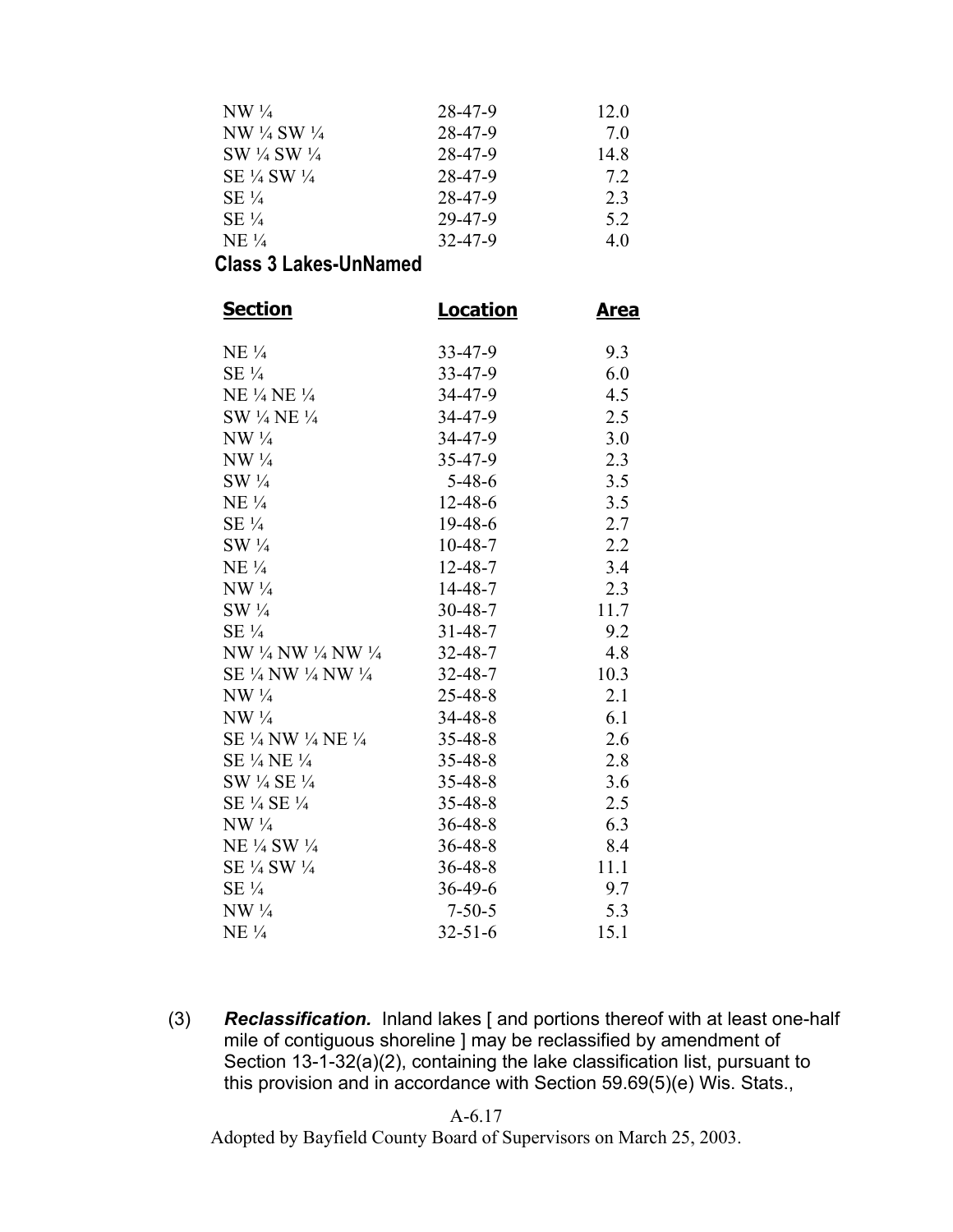containing the statutory procedure for amending county zoning ordinances. A petition for reclassification to a more restrictive class should be based on one or more of the following factors and should list each and every such factor upon which it is based. The petitioner should be prepared to demonstrate to the zoning committee and county board that each factor listed in the petition does in fact exist with respect to the lake [ or portion thereof ] proposed to be reclassified:

### a. **Water Quality**

- 1. The waterway is sensitive to phosphorous loading based on its physical characteristics.
- 2. Water quality is good to excellent based on average summer secchi disk readings.
- 3. Dense stands of aquatic macrophytes or algal blooms that impair ecological or recreational values are absent from the waterway.
- 4. Significant impacts of point or nonpoint source pollution are absent from the watershed.

### b. **Environmental Significance**

- 1. The shoreline is largely natural or undeveloped shoreline or shorelands are designated wilderness, scientific or natural areas.
- 2. The watershed is largely natural or undisturbed.
- 3. There are unique visual features such as inlands, bluffs or expansive viewsheds.
- 4. There are important botanical features such as extensive wild rice beds, rare or endangered species or unique community assemblages.

### c. **Fisheries Significance**

- 1. The waterway has the ability to support a cold water fishery.
- 2. There are excellent sport fish population levels.
- 3. There is a significant crop of sport fish of large/trophy size.

#### A-6.18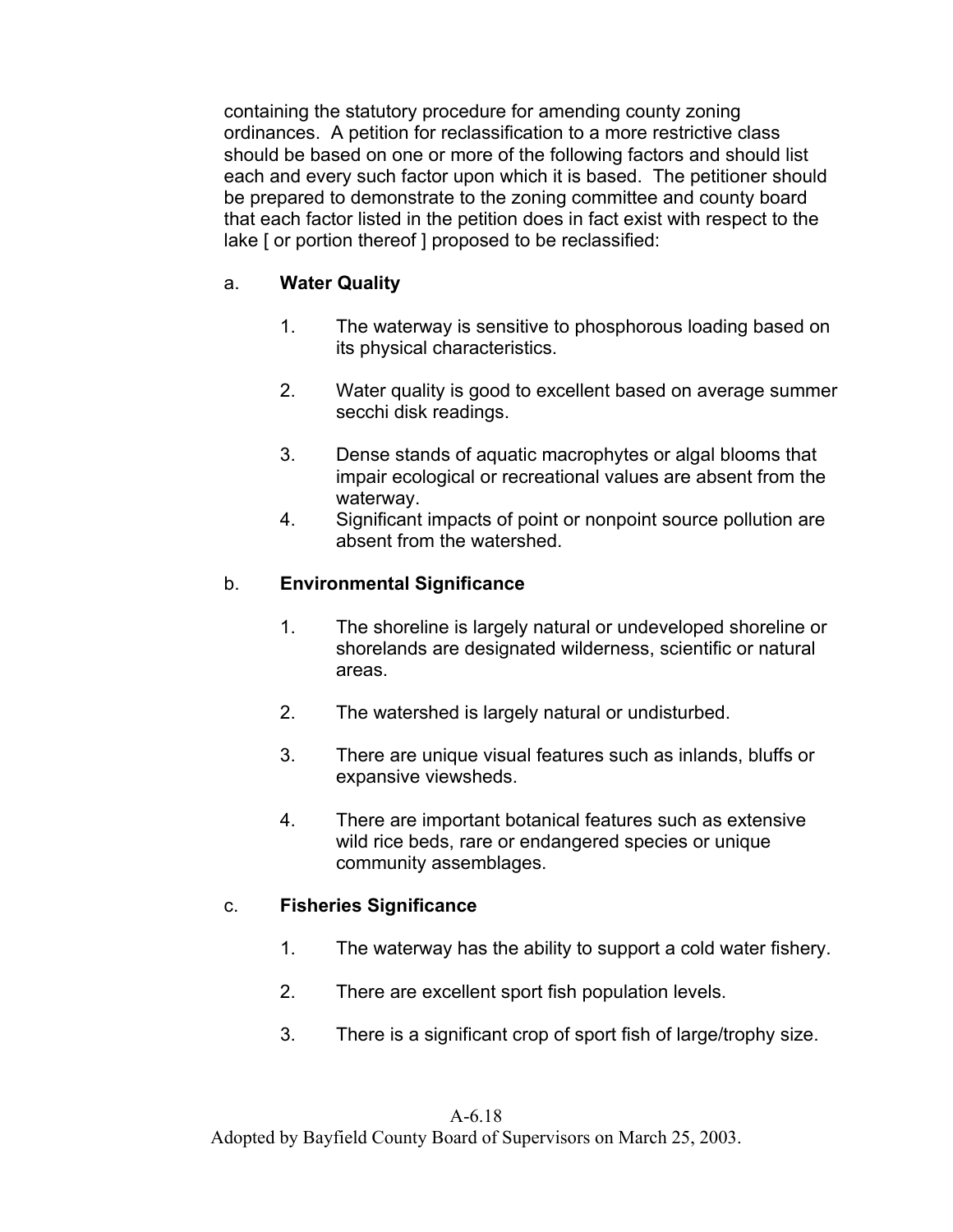4. There is significant use by rare, endangered, threatened or watch list aquatic species.

### d. **Wildlife and Recreational Significance.**

- 1. The waterway provides high quality, multiple use or unique recreational experiences.
- 2. There is significant waterfowl or furbearer production.
- 3. The waterway provides significant use by rare, endangered, threatened or watch list species.
- 4. The waterway provides significant migratory habitat for water birds.

## (b) **Inland Lake Lot Requirements.**

(1) Except as provided in Section 13-1-26, no land use permit shall be issued for a lot having frontage on a classified lake unless the lot meets the following minimum lot requirements, and except as provided in Section 13- 1-22(a)(2), (5) and (6), Section 13-1-40, and paragraphs (2) and (3) below, any structure thereon shall meet the following minimum setback setback requirements for the class in which the lake is included:

| <b>Lake Class Class 1</b>                                          |                             |     | <b>Class 2</b>            |     | Class 3 |                       |     |
|--------------------------------------------------------------------|-----------------------------|-----|---------------------------|-----|---------|-----------------------|-----|
| <b>Lot Size</b>                                                    | 30,000 sq. ft.              |     | 60,000 sq. ft.            |     |         | 120,000 sq. ft.       |     |
| <b>Shoreline</b><br><b>Frontage</b>                                | 150                         | ft. | 200                       | ft. |         | 300                   | ft. |
| <b>Lot Depth</b>                                                   | 200                         | ft. | 300                       | ft. |         | 400                   | ft. |
| <b>Shoreline</b><br><b>Setback</b>                                 | 75                          | ft. | 75                        | ft. |         | 100                   | ft. |
| <b>Shoreline</b><br>Vegetation<br><b>Protection</b><br><b>Area</b> | 50                          | ft. | 50                        | ft. |         | 75                    | ft. |
| <b>Side Yard</b><br><b>Setback</b>                                 | $10'$ min/<br>40' min total |     | 20' min/<br>50' min total |     |         | 30' min/<br>60' total |     |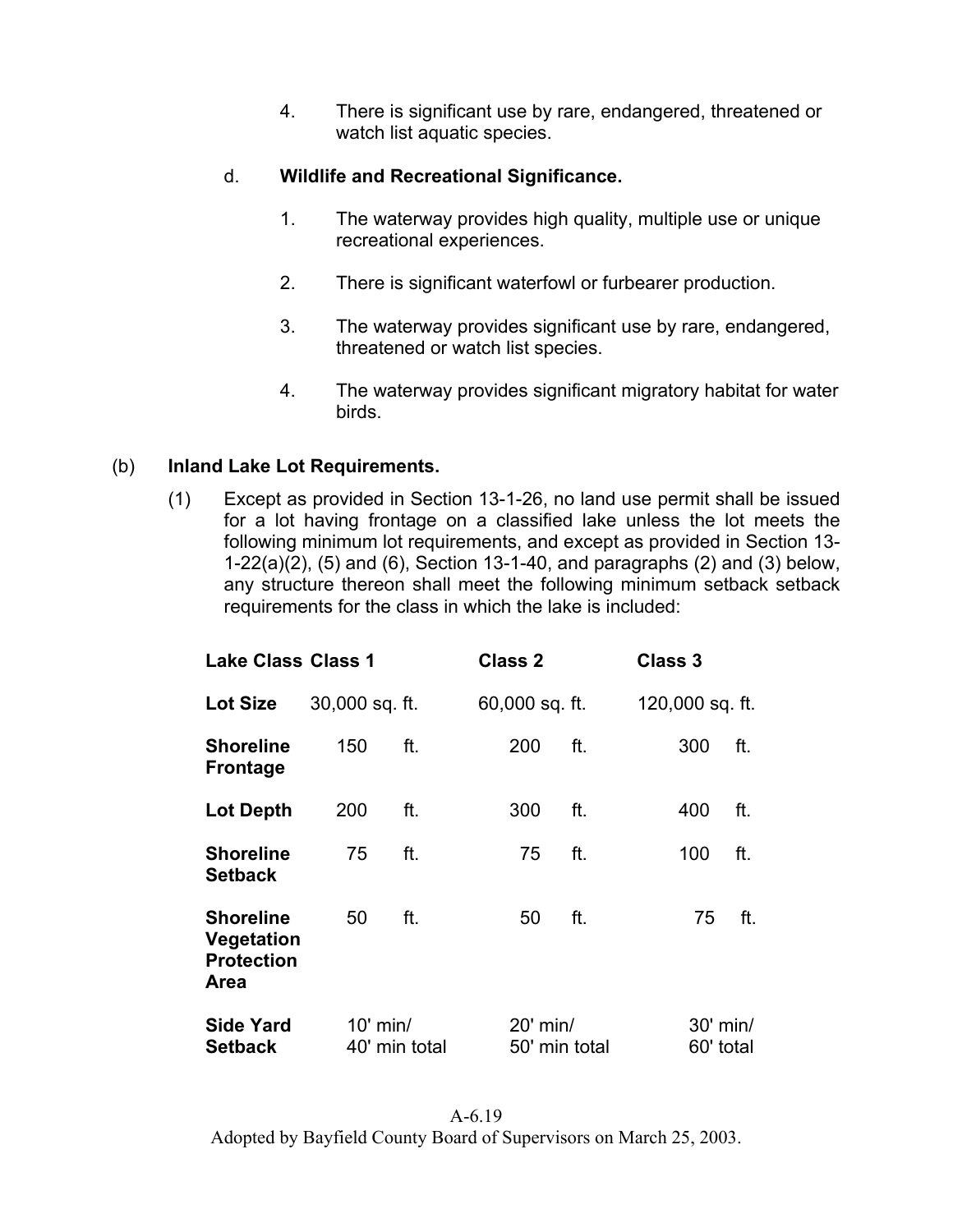- (2) If the requirements of subparagraph a, b, c or d below are met, then a principal structure may be constructed at a minimum setback of 75 feet from a Class 3 lake if all other applicable provisions of this ordinance are complied with, provided that such structure shall be subject to Section 13-  $1-40(c)(4)d$ :
	- a. If a shoreland lot which was legally created prior to December 12, 2000, is less than 150 feet in width, the minimum side yard setback for structures on such lot shall be the minimum side yard setback requirement which applied to such lot prior to December 12,2000.
	- b. A land use permit for an accessory structure on the lot in question was obtained prior to December 12, 2000, and construction of such structure has been commenced within one year of the permit's date of issuance; and a land use permit for the principal structure has been obtained prior to December 12, 2001, and construction of said structure has been commenced within one year of the permit's date of issuance; or
	- c. A special use permit for shoreland grading on the lot in question was obtained prior to December 12, 2000, and grading has been commenced within one year of the permit's date of issuance; and a land use permit for the principal structure has been obtained prior to December 12, 2001, and construction of the structure has been commenced within one year of the permit's date of issuance.
	- d. A sanitary permit for a private sewage system on the lot in question was obtained prior to December 12, 2000, and construction of the system has been commenced within two years after the permit's date of issuance; and a land use permit for the principal structure has been obtained prior to December 12, 2001, and construction of the structure has been commenced within one year of the permit's date of issuance.
- (3) If, with respect to a lot subject to this section, any other provision of this ordinance requires a lot size, lot dimension, or setback greater than that required by this section, such stricter requirement shall apply to the lot.
- (c) **Lake Superior Lot Requirements.** Lots having frontage on Lake Superior and any improvements thereon shall be subject to the requirements applicable to lots on Class 1 lakes, except that if a lot has a bank or a bluff fronting the lake, the top of which is discernible due to evidence of erosion, (including but not limited to exposed rock), the required shoreline setback shall be 75 feet back from the top edge of the bank or bluff, and if a lot is located in an area of active or potential erosion designated on a map entitled Erosion Hazard Areas—Bayfield County, a greater setback may be required as determined by the Zoning Committee or its duly designated agent, based on projected shoreland recession rates.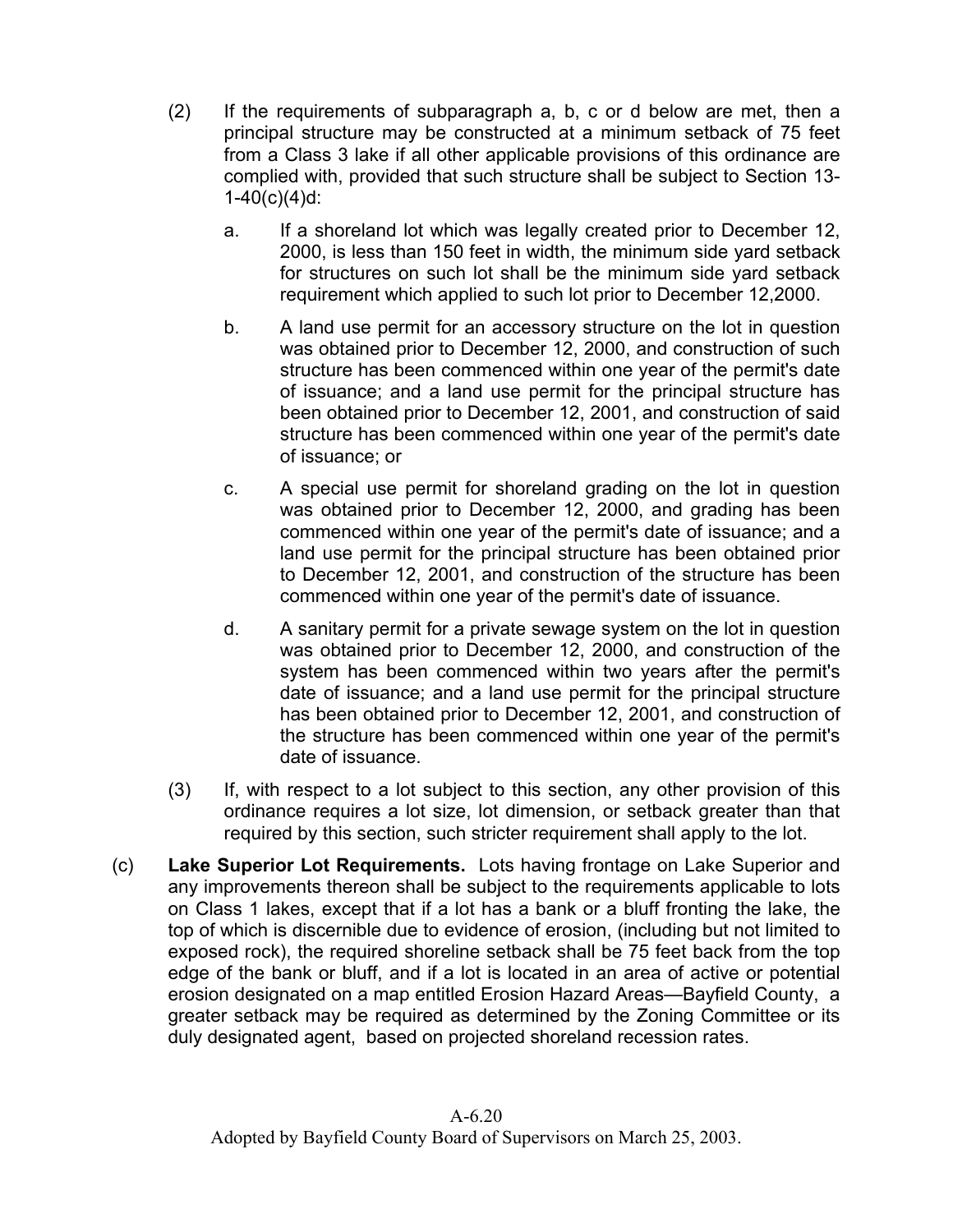(d) **Lots on Rivers and Streams.** Lots adjoining or including rivers or streams shall meet the following or minimum requirements:

| Lot Size                                    | 120,000 | square feet           |
|---------------------------------------------|---------|-----------------------|
| <b>Shoreline Frontage</b>                   | 300     | feet                  |
| <b>Shoreline Setback</b>                    | 100     | feet                  |
| Lot Depth                                   | 400     | feet                  |
| <b>Side Yard Setback</b>                    |         | 30 feet/60/feet total |
| <b>Shoreline Vegetation Protection Area</b> | 75      | feet                  |
| <b>View Corridor</b>                        | 30      | feet                  |

### (g) **Shoreland Lighting.**

- (1) All outdoor lighting on shoreland lots which is within 300 feet of the ordinary high water mark shall meet the following requirements:
	- a. Lighting shall be controlled so as not to shine up into the sky or onto any neighboring property or onto navigable waters. This may be accomplished by use of fully shielded cut-off fixtures, directing light fixtures downward rather than upward, or by other similarly effective means.
	- b. Where lighting is for security purposes or to illuminate walkways, roadways, equipment yards or parking lots, only fully shielded cutoff style light fixtures shall be used.
	- c. All illuminated signs for commercial purposes visible from navigable waters shall be turned off between 11:00 p.m. and sunrise except that signs may be illuminated while the business facility is open to the public.
	- d. All forms of flashing, rotating, or moving lights shall be prohibited.
- (2) The above requirements shall apply immediately to all lighting installed after September 25, 2001, and must be complied with no later than September 25, 2006, with respect to any lighting in existence as of September 25, 2001.
- (3) The provisions of this subsection shall not apply to seasonal holiday lighting.

## **Sec. 14-1-21 Compliance.**

(a) No person, firm, or corporation shall divide land for the purpose of sale, transfer, or development that creates one or more lots of less than five (5) acres, or of less

 $A-6.21$